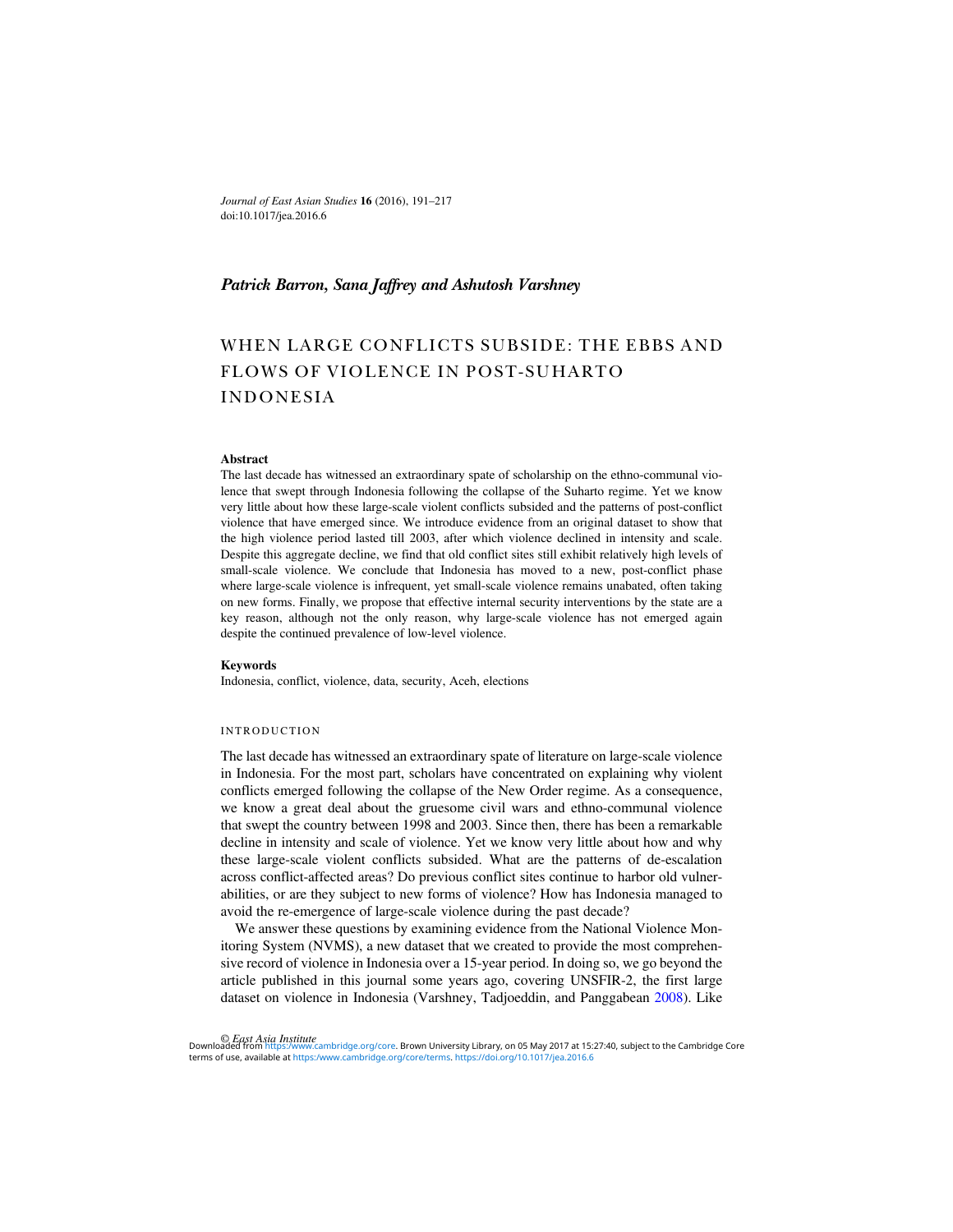Varshney et al. (2008), we primarily identify patterns of violence over time and across space since 1998. Unlike them, however, we designed our dataset to cover Indonesia's post-conflict period up to 2012, and we include sites of insurgency that were excluded from UNSFIR-2. Furthermore, our dataset adopts a broader definition of violence, while allowing for disaggregation of violence along multiple dimensions, including state responses. This enables us to analyze evolution in forms of violence over time.

We make three arguments. First, despite the dramatic reduction in overall levels of violence, areas previously affected by high levels of violence continue to harbor specific vulnerabilities. Old conflict sites exhibit significantly higher levels of collective violence compared to the rest of the country. However, while the frequency of violence in these areas has increased over time, the episodes of violence are now less deadly. Second, although a large proportion of violence in conflict-affected areas still takes the form of ethno-communal conflict, other interlinked forms of violence have also emerged. We conclude that areas previously caught in highly destructive violence have moved to a new phase where large-scale violence is absent yet small-scale violence remains unabated, often taking new forms. We are not confident whether an enduring equilibrium has set in. However, a puzzle has clearly emerged: given the continued vulnerability of post-conflict sites to small-scale violence, what has prevented the re-escalation of these sporadic events into larger conflagrations of violence?

The answer to this question leads us to our third argument. Though the primary purpose of this article is *pattern identification*, we do present a *causal suggestion*, which should be further explored. At this point in the evolution of our research, firm causal explanations, fully resolving problems of possible endogeneity, cannot be given. Causal suggestions, however, can be made. That is the form in which we are presenting our third argument.

The argument is that an improved response by the Indonesian security forces is a key, although not the sole, reason for the observed absence of reescalation of violence. Tajima (2014) has claimed that in the immediate post-Suharto period, security sector reforms such as the separation of the police from the military contributed to the inability and often unwillingness of state actors to intervene effectively. As a result, violence quickly escalated from small episodes into large-scale conflicts. We find considerable merit in Tajima's explanation, but we would like to propose an amendment, when we extend it to the post-conflict period (2004–2012). In this period, the security interventions were embedded in a new political settlement without which their effectiveness would have been doubtful. Only when the state began seriously to address the problem of large-scale violence in Indonesia did the civil wars and communal conflicts come to an end. Most significantly, the gradual consolidation of power by political actors and changing political will from the center allowed for a series of peace agreements. After 2004, this changed environment contributed to improvements in the incentives and ability of the security forces to prevent incidences of large-scale violence.

While we acknowledge the improved policing capacities of the Indonesian state, we also note that the police remain incapable of, or disinterested in, preventing smaller acts of violence. Thus, larger episodes of violence have been contained, though they have not been fully eradicated.

In short, although our post-2004 findings provide considerable support to Tajima's argument, we hesitate to present security interventions as a single-factor causal

terms of use, available at https:/www.cambridge.org/core/terms. https://doi.org/10.1017/jea.2016.6 Downloaded from https:/www.cambridge.org/core. Brown University Library, on 05 May 2017 at 15:27:40, subject to the Cambridge Core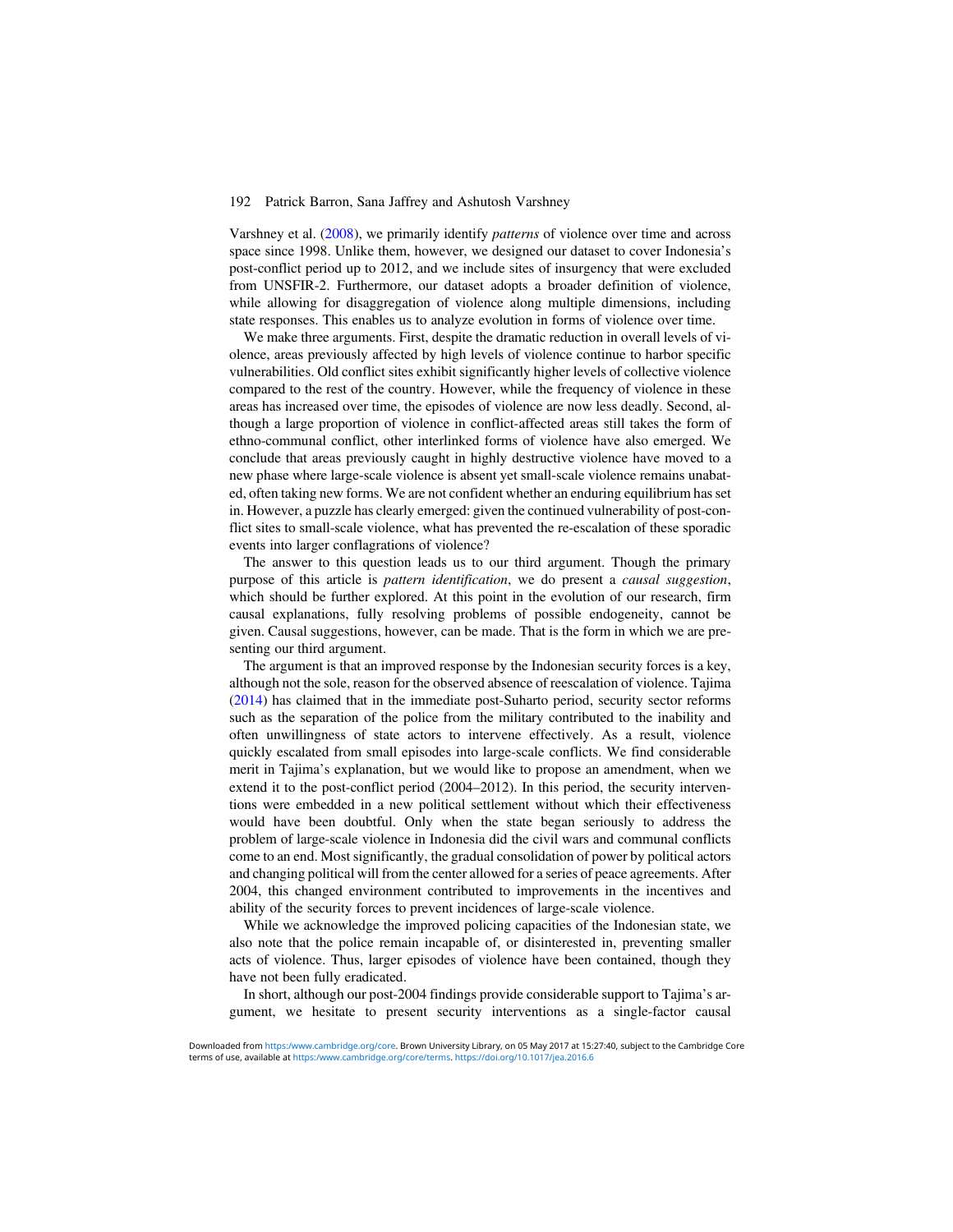explanation. Security interventions, in any case, were embedded in a new political framework, which ought to be noted. It is quite possible that several factors caused the decline in violence. We are, in all probability, in a multivariate analytic universe. A fuller explanatory probe would be necessary, as the NVMS data and our pattern identification are analyzed further.

The paper is organized into four sections. First, we briefly review the literature on transition violence in Indonesia to identify critical gaps in our understanding of violence dynamics since 2004. Second, we introduce the National Violence Monitoring System (NVMS) dataset, which we created to overcome these empirical challenges. Third, we use the NVMS data to describe patterns of violence de-escalation and post-conflict violence in Indonesia. Drawing on both quantitative and qualitative data, we propose improved security interventions as a tentative explanation for the observed patterns. Finally, we conclude by noting the implications of our findings for a future agenda on violence research in Indonesia and beyond.

# UNDERSTANDING POST-TRANSITION VIOLENCE IN INDONESIA: EMPIRICAL GAPS

Violence was a defining feature of the New Order regime for three decades. General Suharto came to power on the back of a massive anti-communist massacre (1965– 1966), when over half a million people lost their lives (Cribb 1990; Robinson 1995; Heryanto 2006). Throughout the New Order years (1965–1998), the security arms of the state used violence to retain control, build power, and scare off challenges (Anderson 2001; Colombijn and Lindblad 2002). State-sponsored violence included the petrus (or "mysterious") killings of alleged criminals from 1983–1985, when as many as 2,000 might have died (Bourchier 1990; Barker 1998; Siegel 1998). The military, which received a small share of its budget from official state sources, also used violence to generate income (Liem 2002). At times state repression and coercion led to armed resistance. Separatist violence ebbed and flowed in Papua from 1964 and in East Timor and Aceh from 1976 onwards, resulting in harsh counter-insurgency operations that killed many. Communal rioting also occurred, in particular in the late Suharto period, with outbreaks in Java (Sidel 2006), Kalimantan (Davidson 2009) and Sulawesi (McRae 2013).

But the violence that accompanied the fall of the New Order was new in both scale and nature (Klinken 2007). Two forms of violence—separatist civil war and communal violence—were especially deadly in the early post-transition violence. Long standing separatist conflict intensified in Aceh and East Timor (Aspinall 2009; Robinson 2001). Papua, too, saw separatist violence, although this was much more sporadic (ICG 2001; King 2004). Other provinces experienced massive communal violence. In contrast to the occasional outbursts of ethnic violence observed during the New Order, communal violence in the transition period continued for months or years, resulting in enormous destruction of lives and property. In Central Sulawesi and Maluku, the cleavage was primarily a religious one (McRae 2013; Klinken 2007); in North Maluku, ethnic violence morphed into inter-religious battles (Wilson 2008). Violence endured in North Maluku for almost a year; in Maluku and Central Sulawesi for multiple years. Extended communal violence also broke out in Indonesian Borneo (Klinken 2001; Davidson 2009). For around three weeks from late 1996 to early 1997, while Suharto was still in power,

terms of use, available at https:/www.cambridge.org/core/terms. https://doi.org/10.1017/jea.2016.6 Downloaded from https:/www.cambridge.org/core. Brown University Library, on 05 May 2017 at 15:27:40, subject to the Cambridge Core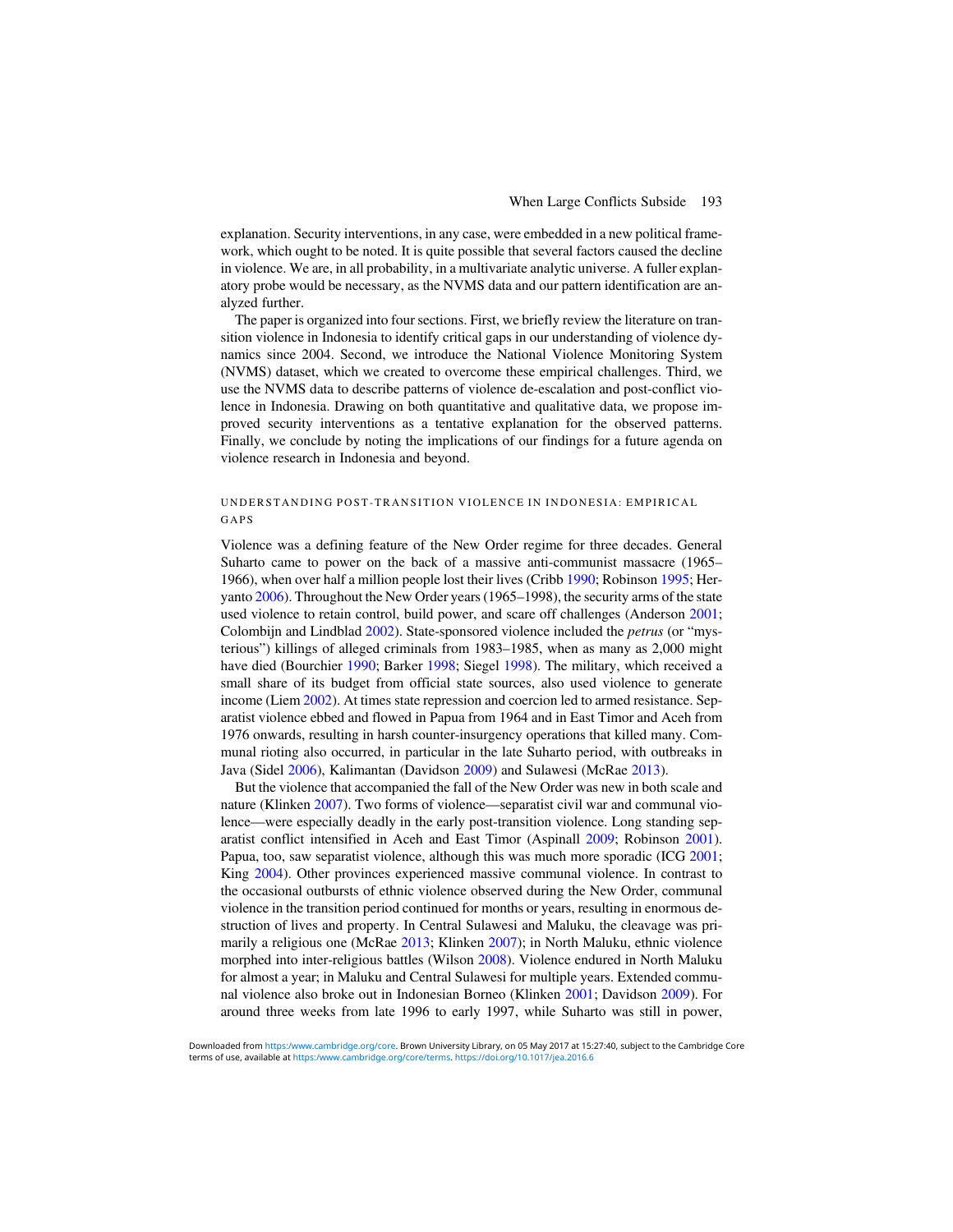ethnic Dayaks in West Kalimantan attacked the migrant Madurese community; a second round of violence around two years later set Malays against the Madurese.

Beyond these areas of *extended* violent conflict, incidents of *episodic* large-scale violence also became more common. The biggest of these were the massive riots that engulfed Jakarta in mid-May 1998 and that preceded the fall of Suharto. Anti-Chinese riots also hit other Indonesian cities such as Medan in North Sumatra and Solo in Central Java (Purdey 2006; Panggabean and Smith 2011). In the 17 provinces for which data is available, an estimated 21,495 people lost their lives during the turbulent transition years of 1998 and 2003.<sup>1</sup>

Globally, a host of scholars have shown that violence often emerges during authoritarian breakdowns (Mansfield and Snyder 1995; Snyder 2000) and when rapid economic declines take place (Chua 2004; Paris 2004; Cramer 2006). In Indonesia, a rich set of theoretical and empirical approaches have been employed to explain the unprecedented outbreaks of large-scale violence during the early transition years. The period from 1998 to 2003 was indeed one of major national level political and socio-economic change driven by parallel transitions from authoritarianism to democracy (*reformasi*) and from a centralized to decentralized polity (desentralisasi) as well as changes to the structure of Indonesia's economy following the Asian financial crisis (krismon). These national-level changes constituted a "critical juncture," as the rules of the game—what institutions would emerge, and whose interests they would represent—were redefined (Bertrand 2004). In this context, qualitative studies have pointed to the role of local leaders, who responded to these institutional shifts by using violence to cement or extend their control of the local political and economic arena (Klinken 2007). Others have examined the role of local anxieties about Islam's place in the new institutional set up that prompted religious leaders to assert their authority in a rapidly changing context (Sidel 2006).

Scholarship on early transition violence has also benefited from new quantitative datasets. The most comprehensive information about violence in Indonesia's early transition period came from the United Nations Support Facility for Indonesian Recovery (UNSFIR-2) dataset, which covers the 1990–2003 period (Varshney et al. 2008). Varshney examined newspaper reports of violence based on the methodology first used to build a dataset of riots in India (Varshney 2002). The UNSFIR dataset has generated a wealth of scholarship on the causal mechanisms that explain why violence erupted in some places and not others (Tadjoeddin 2004; Murshed and Tadjoeddin 2009; Østby et al. 2011; Tadjoeddin 2014).

Another dataset leveraged by scholars to explain post-transition violence is the Village Potential Survey (PODES) conducted by the Indonesian bureau of statistics since 2003. This nationwide survey asks village heads about violence that occurred in the past year and the impact it had. Micro-level variation in violence observed in the PODES has been used to advance arguments about the causal effect of weakened coercive capacity of the state—a result in part of the separation of the police from the military—on violence escalation (Tajima 2014). Other studies have used the same spatial variation in violence to confirm the importance of economic factors in post-transition violence (Barron, Kaiser, and Pradhan 2009).

While the bulk of quantitatively oriented scholarship has been devoted to explaining large, protracted events, several studies have noted the increase in small-scale or "routine" violence during Indonesia's early transition years. A sharp increase in the

terms of use, available at https:/www.cambridge.org/core/terms. https://doi.org/10.1017/jea.2016.6 Downloaded from https:/www.cambridge.org/core. Brown University Library, on 05 May 2017 at 15:27:40, subject to the Cambridge Core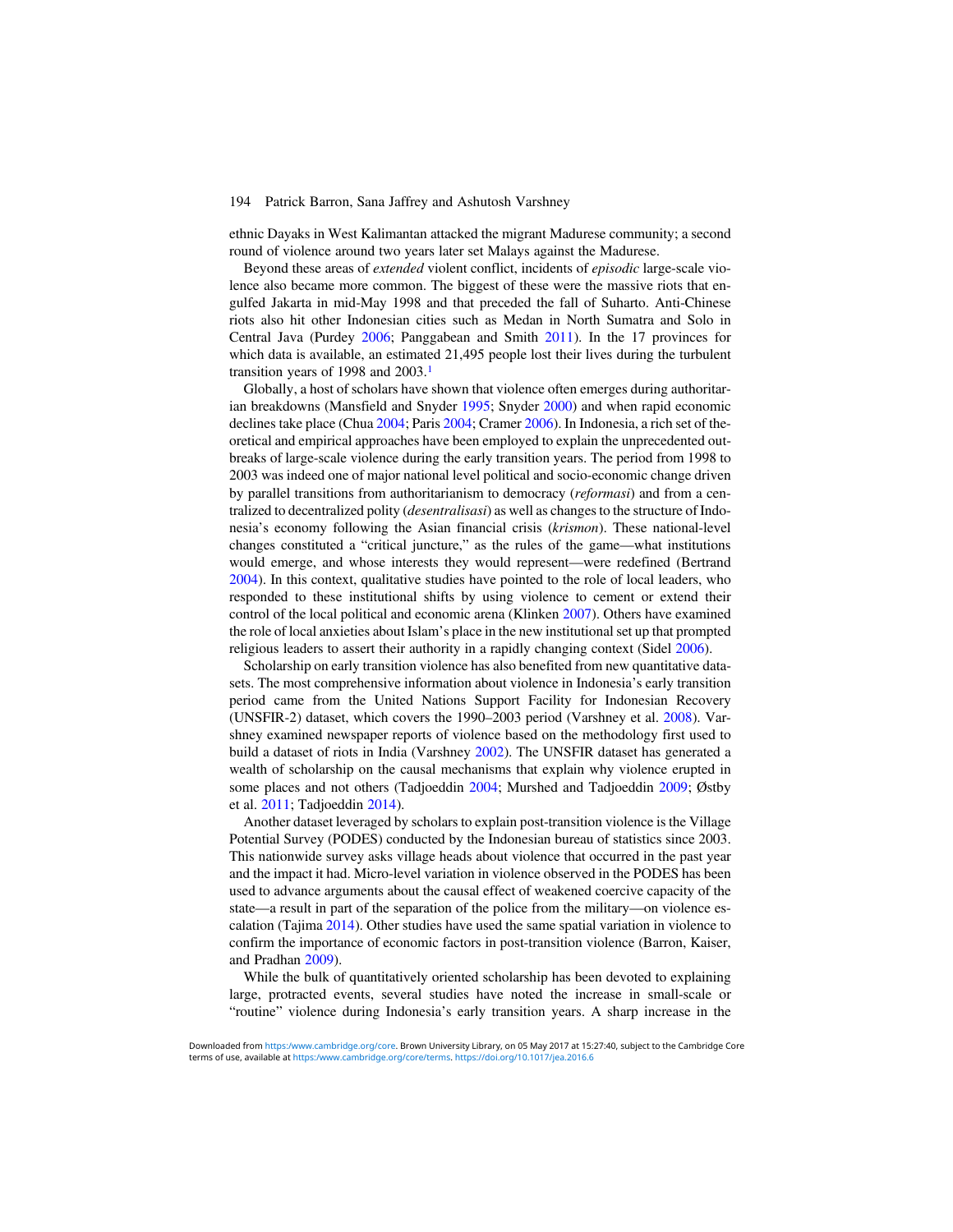frequency of vigilante violence and group brawls in Java around 1998 has been seen as resulting from income inequalities exacerbated by the financial crisis (Tadjoeddin, Chowdhury and Murshed 2012). Others have demonstrated the link between high levels of mob lynching in typically peaceful provinces and intensification of local political competition during the initial implementation of decentralization reforms in 2001 (Welsh 2008).

Although the scale and protracted nature of early transition violence in Indonesia had led many observers to conclude that the risk of Balkans-style fragmentation was real (Emmerson 2000; Aspinall and Berger 2001), by 2004 a noticeable decline in violence set in. Relatively little is known about why these debilitating conflicts subsided and how patterns of violence have evolved since. Comparative experience suggests that areas that are exposed to high levels of violent conflict continue to be vulnerable to violence for long periods of time (Walter 2004). Even areas that do not experience a full-scale recurrence of old violence are likely to experience other forms of post-conflict violence (Rodgers 2009; Chaudhary and Suhrke 2008; Fortna 2008; Boyle 2014). In some cases, such as Nicaragua and Guatemala, the end of a major conflict is often accompanied by a rise in criminal forms of violence (Moser and McIlwaine 2001).

Extant studies provide tentative indications that many of the same dynamics are at play in post-conflict Indonesia as well. For instance, many of the causal factors associated with the outbreak of large-scale violence, such as political uncertainty and institutional weakness, began to subside after the initial turbulence that accompanied the fall of Suharto. Rainbow cabinets were formed, containing most elements of political society; the military, realizing that core interests were not under significant threat, also pledged loyalty to civilian political institutions (Crouch 2010; Mietzner 2009; Horowitz 2013). New rules of the game were forged that reduced the incentives of elites to support—actively or passively—the escalation of violence (Barron 2014). The gradual nature of these changes suggests that their impact on conflict de-escalation is likely to be temporally and spatially uneven rather than uniform. Furthermore, evidence from Maluku, Central Sulawesi and Aceh indicates that sporadic violence has continued to erupt in these regions even after a series of peace agreements marked the formal conclusion of hostilities (McRae 2013; Kloos 2014; ICG 2012a; Barron, Azca and Susdinarjanti, 2012). Studies also suggest that areas like Lampung and North Kalimantan, which had previously managed to avoid large-scale violence, have become increasingly more susceptible to ethnic violence (ICG 2010; Wilson 2013; Jones 2013; Barron and Madden 2004).

Despite these tentative indications, lack of systematic data on violence since 2003 has prevented an investigation of some basic questions about the de-escalation process and post-conflict dynamics. Did violence levels drop precipitously, or has the decline been more gradual? Has the process unfolded differently across different conflict sites? Has the decline in large-scale violence also been accompanied by a decrease in small-scale "routine" violence? How much violence is still taking place in these "post-conflict" areas? Is ethnic violence still the most predominant form of violence or have new issues surfaced in its wake? Are the old conflict sites still the most vulnerable, or has violence shifted to other areas? Our new dataset seeks to address these gaps.

terms of use, available at https:/www.cambridge.org/core/terms. https://doi.org/10.1017/jea.2016.6 Downloaded from https:/www.cambridge.org/core. Brown University Library, on 05 May 2017 at 15:27:40, subject to the Cambridge Core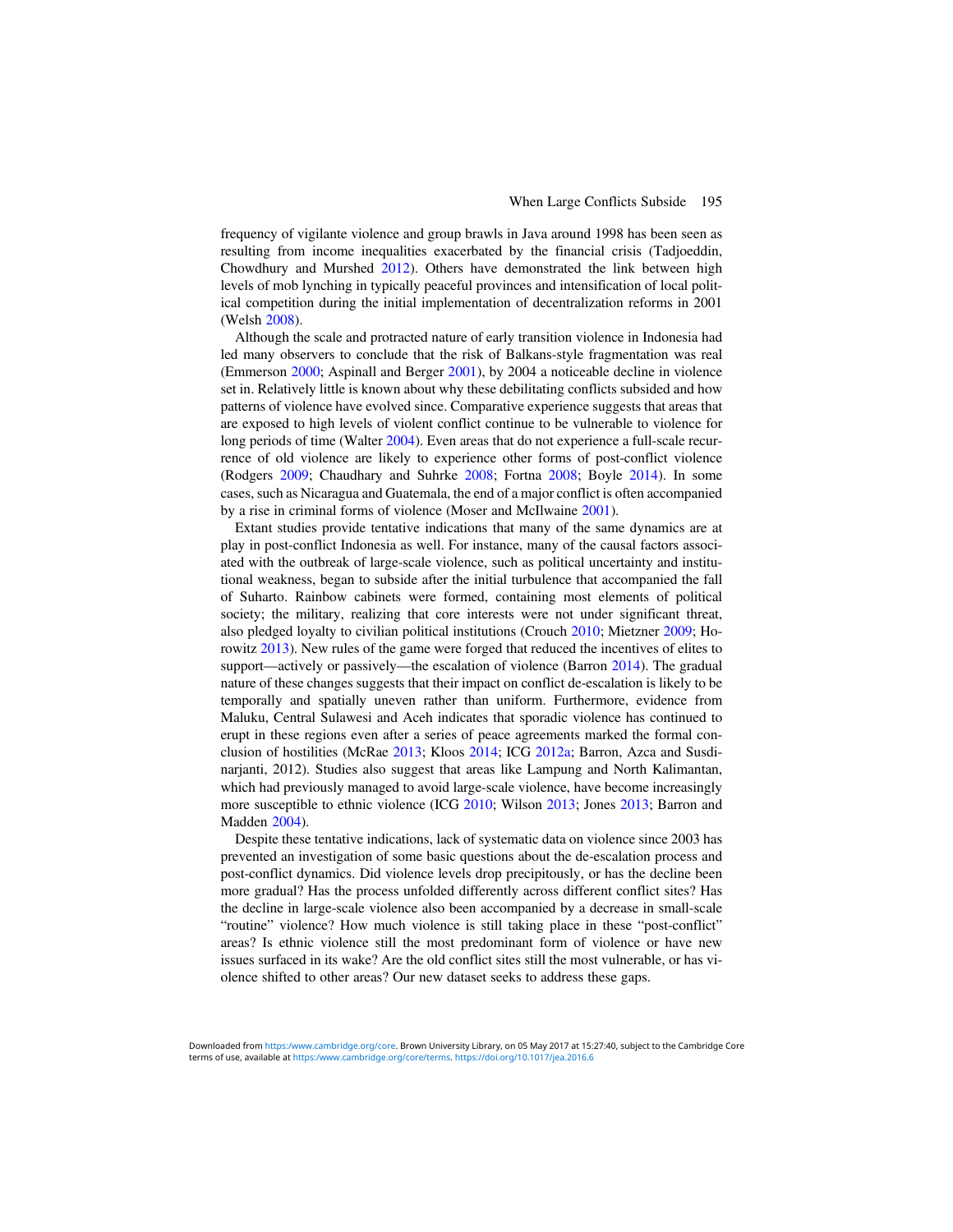# INTRODUCING THE NATIONAL VIOLENCE MONITORING SYSTEM (NVMS) DATASET

The National Violence Monitoring System (NVMS) dataset records all incidents of violence in 16 provinces, which represent all major island groups and account for about 53 percent of Indonesia's population, as reported by over 120 local news sources. The selected provinces include the "high-conflict" provinces that were affected by largescale violence following Indonesia's democratic transition as well as "low-conflict" areas that were not. For the high-conflict provinces—Aceh, Maluku, North Maluku, Central Sulawesi, Central Kalimantan, West Kalimantan, Papua and West Papua data has been compiled since 1998. For East Java, North Sumatra, Lampung, East Nusa Tenggara, West Nusa Tenggara, South Sulawesi, North Sulawesi and the Greater Jakarta Area (Jabodetabek), classified as relatively low-conflict areas, data has been collected mostly since 2005. By 2012, the NVMS had recorded 30 distinct variables for 163,466 incidents, which collectively resulted in 36,222 deaths, 132,110 injuries, 75, 937 damaged buildings, 4,322 kidnappings and 22,529 sexual assaults. These indicators can be disaggregated at the provincial, district, and sub-district level. As far as we know, the NVMS is the largest dataset of violence created for any single country<sup>2</sup> (a summary of the scope of NVMS dataset is provided in Appendix 1).

# CONSTRUCTING THE NVMS

Putting the dataset together took four years and involved several steps, which ought to be briefly summarized.<sup>3</sup> The first involved deciding the scope of violence to be covered and the areas to include. Our final sample ensured that data included areas with high, medium, and lower levels of violence. While the data are not formally representative of all of Indonesia, the coverage of sites with high, medium, and low violence gives us confidence that the observed patterns are in all probability generalizable to the whole country.

The second step was to decide which sources to use in each province. Following UNSFIR's attempt, newspapers have been widely acknowledged as a reliable, if not perfect, source to collect violence data in Indonesia (Varshney 2008). Others have since devised ways to improve upon UNSFIR's work. For example, studies have shown that provincial newspapers, while better than the national ones, still significantly under-report levels of violence. Barron and Sharpe (2008) compared death tolls from UNSFIR-2 with those from a violence dataset using sub-provincial papers for 12 districts in two Indonesian provinces for 2001–2003. Employing the same definition as UNSFIR, they found three times as many deaths from collective violence.4 These findings led us to conduct extensive source assessments in the selected provinces, aimed at mapping the availability and quality of both media and non-media sources. These assessments confirmed that subnational media, while not perfect, were the best source for information on violence in Indonesia.

To minimize the weaknesses of media sources, we adopted two strategies. First, multiple newspapers were collected from each province, based on a mapping of district coverage, violence reporting policies and political affiliations of media sources. This ensured that one could make up for the possible flaws of one newspaper by using another source. Newspapers with overt political biases and those that did not fact-check stories were entirely excluded. Second, where media coverage was low or reporting was dubious, non-media

terms of use, available at https:/www.cambridge.org/core/terms. https://doi.org/10.1017/jea.2016.6 Downloaded from https:/www.cambridge.org/core. Brown University Library, on 05 May 2017 at 15:27:40, subject to the Cambridge Core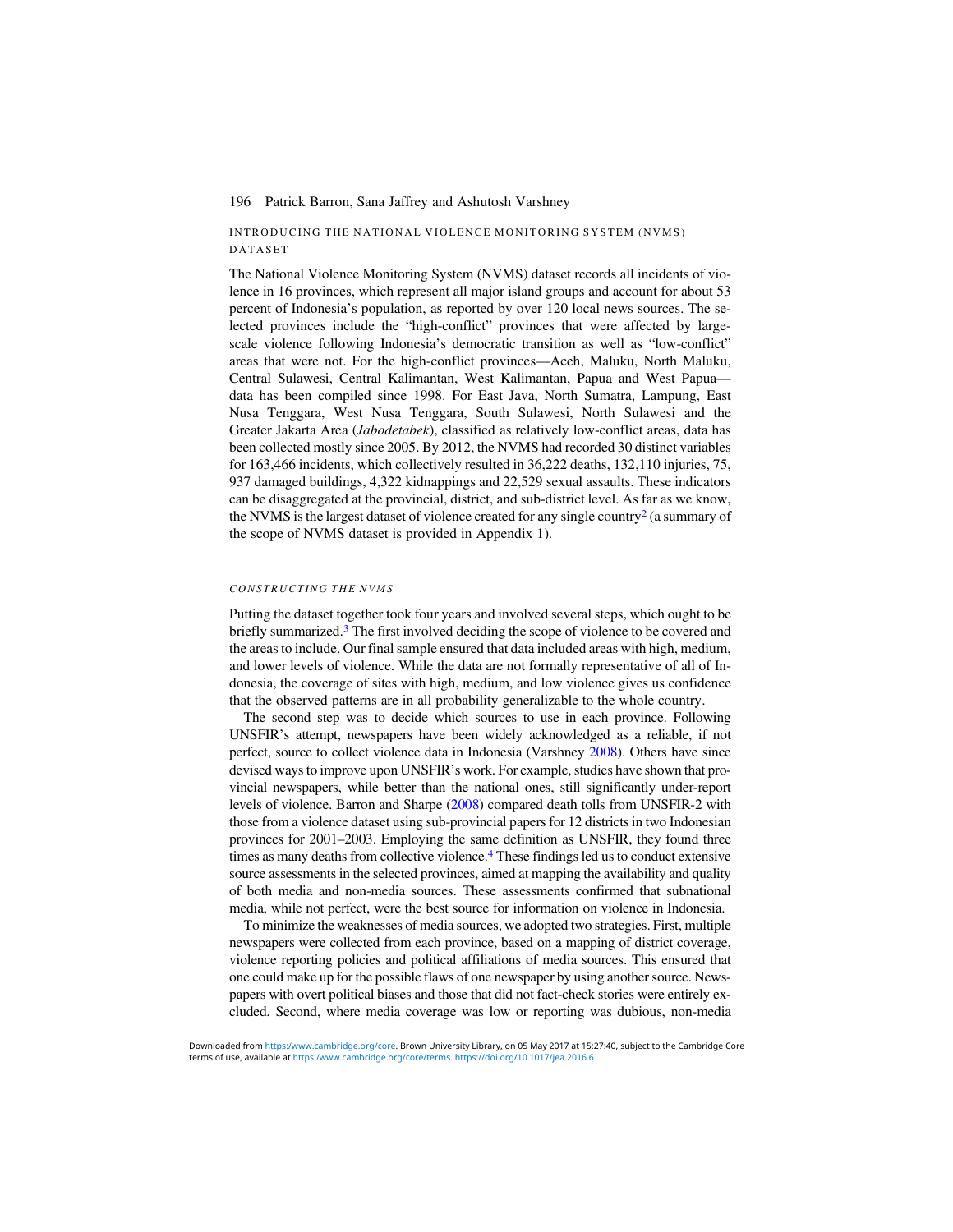sources were used to supplant and triangulate the data; these included academic articles and books on violence in Indonesia and its provinces, policy papers including those from the International Crisis Group and Human Rights Watch, and events recorded in other datasets (including UNSFIR-2). Finally, we asked experts on particular conflicts to look at the data on their provinces to assess plausibility and to try to identify any inaccuracies.

Following source selection, researchers were sent to each province to collect all available archives by photographing each page of every newspaper. Over two million newspaper images were digitized during this process. Trained coding teams in Jakarta then combed the images and clipped articles related to incidents of violence. A standardized coding template was completed for each article. For each incident, over 30 variables were coded: when and where the incident took place; whether it was a crime or a conflict; its physical impact;<sup>5</sup> the actors involved; the issue that appeared to drive the violence; the form violence took; the weapons used, etc. Important for our purposes here, information was also coded on what interventions were taken to try to stop escalation and whether they were successful. Where articles reported different levels of violence and casualties, the more conservative figures were used. To ensure that the coding process was standardized, a detailed data manual was developed that specified systematic quality control procedures, including inter-coder reliability as well as reliability of the same coder over time.<sup>6</sup>

#### WHAT IS NEW ABOUT THE NVMS?

# EXTENSION OF TEMPORAL AND SPATIAL COVERAGE

A major contribution of the NVMS dataset is that it extends the temporal coverage of available violence data in Indonesia to include the "post-conflict" period beyond 2004. As noted earlier, the UNSFIR database contains observations only until 2003, when most ethnic and religious violence was thought to have begun to subside. While other available datasets such as PODES have continued to track violence, the survey is only conducted every three years and thus contains large observation gaps. Because the NVMS records incidents of violence continuously between 1998 and 2012, the data allows us to track changes in patterns of violence over an extended period of time.

The broad spatial scope of NVMS also makes it more conducive to the analysis of post-conflict trends. We collect identical indicators of violence from both "high-conflict" provinces that were affected by large-scale violence and "low-conflict" areas that were not. This allows for a comparison of violence dynamics across the two samples, high and low, in order to assess the extent to which convergence has occurred in the post-conflict period. Finally, the NVMS is the first violence dataset that covers Aceh and Papua, sites of large-scale separatist violence. These provinces were previously excluded by other datasets, including UNSFIR-2, primarily because ongoing conflict in these areas posed security risks to research teams. Because the NVMS effort started after 2008 under a considerably improved security environment, our team was able to collect data from multiple local newspapers in both Papua and Aceh from 1998 until 2012.

BROAD DEFINITION OF VIOLENCE AND DISAGGREGATION

Another contribution of the NVMS dataset is that it adopts a broad definition of violence and yet allows for disaggregation of violence along multiple dimensions. Most available

terms of use, available at https:/www.cambridge.org/core/terms. https://doi.org/10.1017/jea.2016.6 Downloaded from https:/www.cambridge.org/core. Brown University Library, on 05 May 2017 at 15:27:40, subject to the Cambridge Core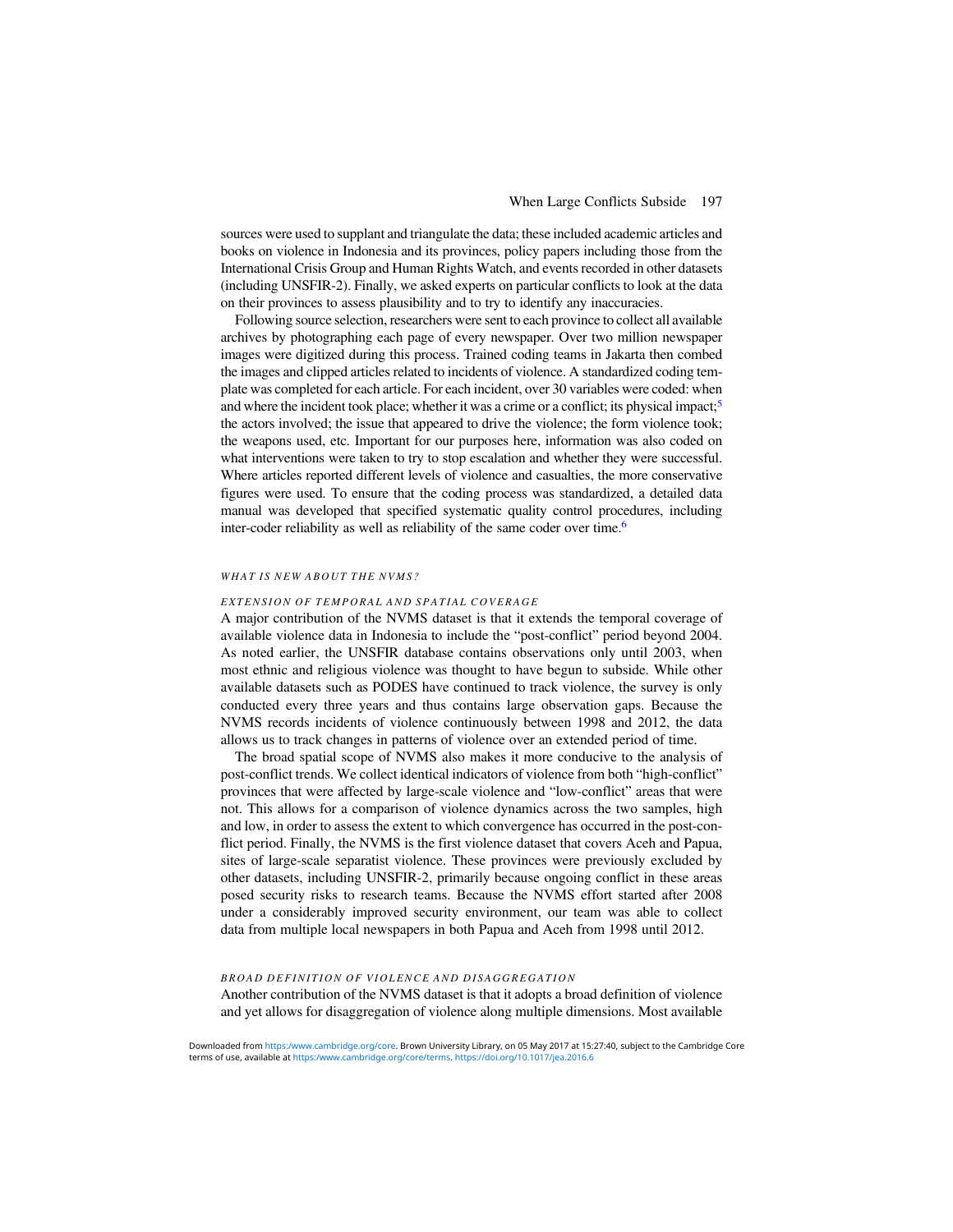datasets in Indonesia tend to focus on collecting information about large-scale violence. For instance, UNSFIR-2 limited its scope to the collection of incidents of "collective violence" while the PODES questionnaire similarly focuses on incidents of "massive clashes" (perkelahian masal). Other datasets have focused on specific issues such as electoral hostilities (Tadjoeddin 2014) or vigilante violence (Welsh 2008). While these sources have been invaluable in improving our understanding of violence in Indonesia over the years, they are limited in two ways.

First, a focus on collective events is likely to underestimate the full impact of violence in the context of armed conflict. Smaller scale incidents of inter-personal violence, such as crime and revenge killings, are usually excluded from the analysis of civil wars and communal violence because they are not explicitly connected with the political master-cleavage driving the larger conflict. However, this conceptual distinction between collective and private violence has been challenged by scholars who argue that armed conflicts transform violence into a "joint process [involving] the collective actors' quest for power and the local actors' quest for local advantage" (Kalyvas 2003, 486). Second, single-issue datasets do not permit investigation of how violence might evolve from one form into another-e.g., from a localized inter-personal fight over land ownership into a larger communal clash.7 Existing scholarship points out that forms of violence can change over time (Sidel 2006; Davidson 2009).

To overcome these limitations, we use an inclusive definition of violence in the NVMS: we include all incidents of violence where intentional physical damage is done to persons or property. Incidents are classified into four main categories: conflict, crime, domestic violence, and violence used by law-enforcement agencies.<sup>8</sup> Incidents of conflict are further categorized by the type of dispute: for example, resourcerelated, governance-related, electoral, separatist, ethno-communal, or vigilante violence.<sup>9</sup> Incidents can also be classified based on the scale of mobilization. "Collective" violence is defined as those incidents that involve the mobilization of a group of ten or more individuals to participate in a riot or a clash. In contrast, incidents of "interpersonal" violence are those that involve a smaller number of individuals and which are more spontaneous in nature.

Using a broader definition of violence also required using more extensive source materials. In contrast to the 19 provincial papers used by the UNFIR-2 dataset to collect incidents of large-scale violence from 14 provinces, the NVMS dataset uses 123 provincial and sub-provincial newspapers to cover 16 provinces. Table 1 presents a comparison of results from the NVMS and UNSFIR-2 in the provinces that were most affected by conflict between 1998 and 2003. Based on the use of a broader definition and additional sources, the NVMS dataset records 20 percent more deaths (9,985) compared to UNSFIR-2 (7,639) from the provinces that experienced the highest levels of ethno-communal violence: Maluku, North Maluku, Central Sulawesi and Central and West Kalimantan. Injuries and buildings damaged/destroyed are also higher in NVMS. The inclusion of separatist violence from Aceh and Papua more than doubles the previously estimated death toll from the early transition violence.

This comparison offers two important correctives to existing accounts of early transition violence in Indonesia. First, while UNSFIR-2 found that 89 percent of all fatalities during this period came from ethno-communal violence, the inclusion of Aceh and Papua reveals that that separatist violence has in fact been just as deadly, accounting for nearly

terms of use, available at https:/www.cambridge.org/core/terms. https://doi.org/10.1017/jea.2016.6 Downloaded from https:/www.cambridge.org/core. Brown University Library, on 05 May 2017 at 15:27:40, subject to the Cambridge Core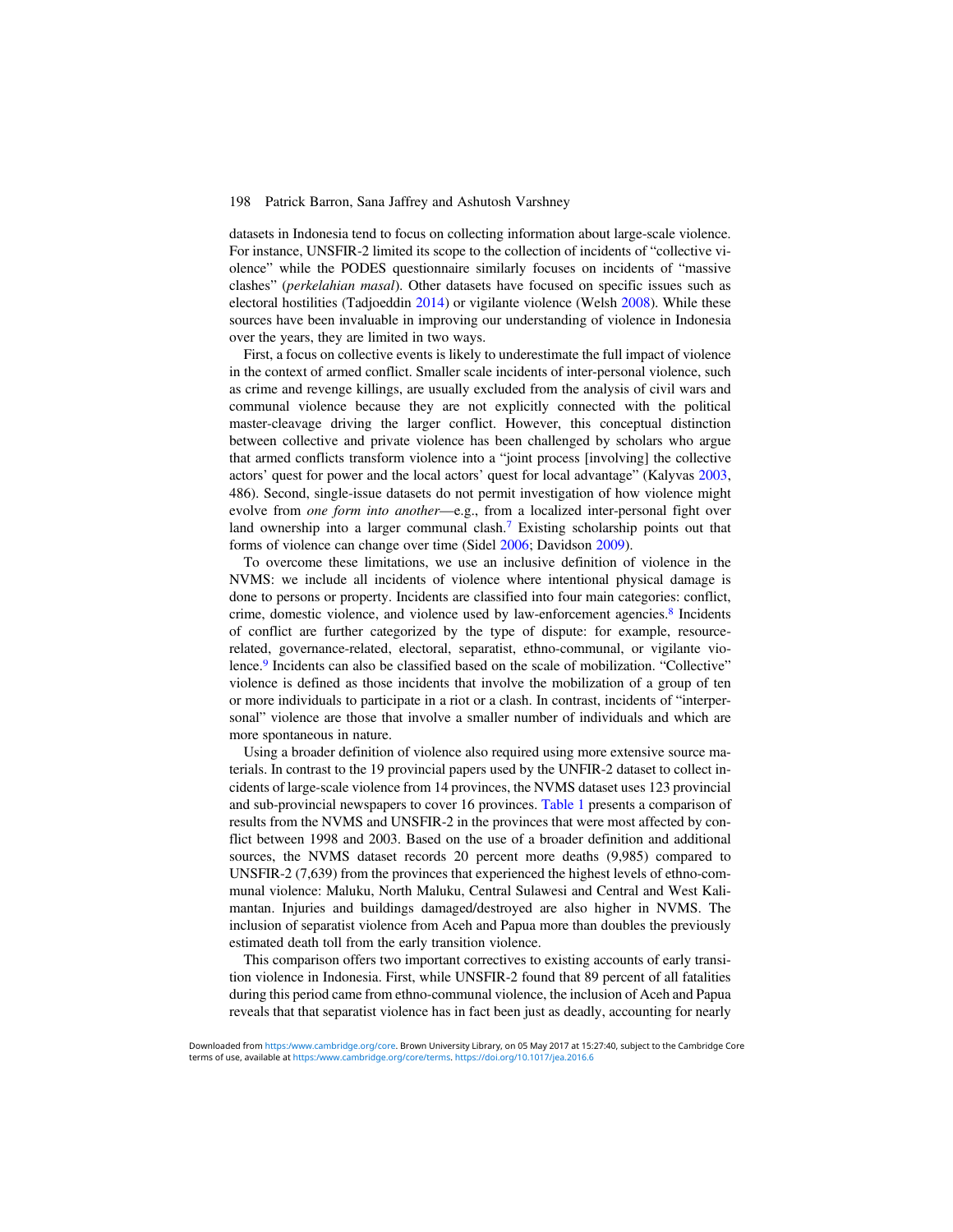|                                                                                                                                                                                                             |                |                  |                              | TABLE 1 Comparison of UNSFIR and NVMS Estimates of Early Transition Violence in Indonesia (1998-2003) |             |          |                               |
|-------------------------------------------------------------------------------------------------------------------------------------------------------------------------------------------------------------|----------------|------------------|------------------------------|-------------------------------------------------------------------------------------------------------|-------------|----------|-------------------------------|
|                                                                                                                                                                                                             |                | JNSFIR-2         |                              |                                                                                                       | <b>NVMS</b> |          |                               |
| Province                                                                                                                                                                                                    | Conflict       | Deaths           | Injuries                     | <b>Buildings</b>                                                                                      | Deaths      | Injuries | <b>Buildings</b>              |
| Aceh*                                                                                                                                                                                                       | Separatist     | $\frac{A}{A}$    | $\stackrel{\triangle}{\geq}$ | $\frac{1}{\sqrt{2}}$                                                                                  | 0.640       | 8,546    | 9,230                         |
| North Maluku                                                                                                                                                                                                | Communal       | 2,794            | $\sum_{i=1}^{n}$             | 15,033                                                                                                | 3,305       | 2,717    | 15,460                        |
| Maluku                                                                                                                                                                                                      | <b>Communa</b> | 2,046            | 4,157                        | 8,929                                                                                                 | 2,921       | 5,597    | 14,039                        |
| West Kalimantan <sup>**</sup>                                                                                                                                                                               | Communal       | 1,515            | 3,693                        | 641                                                                                                   | 1,688       | 5,250    |                               |
| Central Kalimantan                                                                                                                                                                                          | Communal       | 1,284            | 129                          | 1,470                                                                                                 | 1,282       | 1,212    | $4,891$<br>$9,190$<br>$7,144$ |
| Central Sulawesi                                                                                                                                                                                            | Communal       | 669              |                              | 6,583                                                                                                 | 789         | 1,709    |                               |
| Papua & West Papua                                                                                                                                                                                          | Separatist     | $\sum_{i=1}^{n}$ | $\sum_{i=1}^{n}$             | $\frac{4}{\sqrt{2}}$                                                                                  |             | 1,551    | 622                           |
| Total†                                                                                                                                                                                                      |                | 8.308            | 8,633                        | 32,656                                                                                                | 21,067      | 26,582   | 53,576                        |
| $\uparrow$ The totals do not include estimated 1,485–1,585 deaths from East Timor (CAVR 2005)<br>**West Kalimantan figures cover 1997-2003<br>Data from: UNSFIR-2 and NVMS<br>*Aceh figures cover 1998-2005 |                |                  |                              |                                                                                                       |             |          |                               |

When Large Conflicts Subside 199

Downloaded from https:/www.cambridge.org/core. Brown University Library, on 05 May 2017 at 15:27:40, subject to the Cambridge Core<br>terms of use, available at https:/www.cambridge.org/core/terms. https://doi.org/10.1017/jea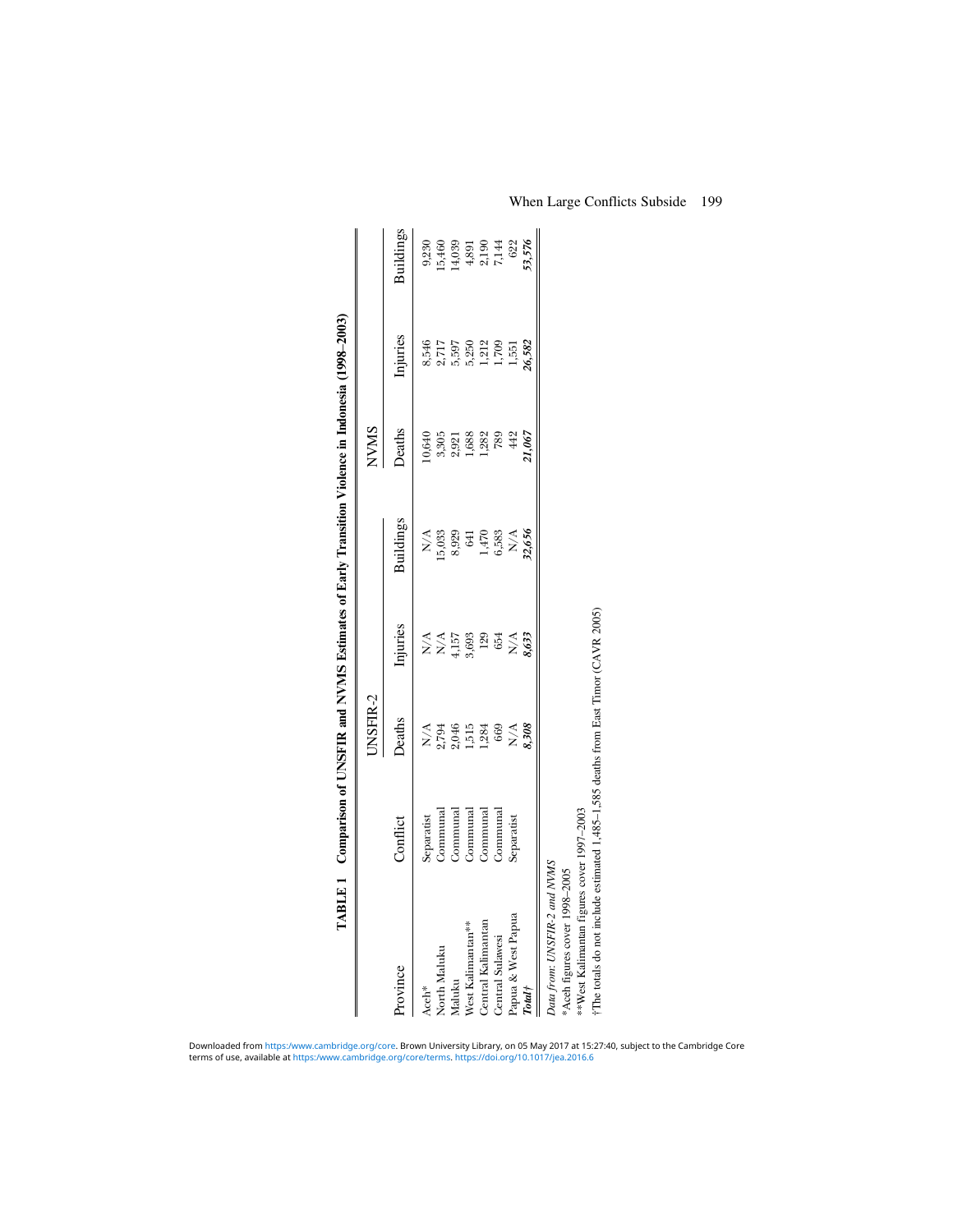half of all fatalities. Specifically, out of the 21,067 fatalities recorded in the NVMS dataset between 1998 and 2005, 41 percent are associated with ethno-communal violence, another 40 percent are associated with separatist conflicts, and the rest result from smaller-scale, inter-personal violence. Second, using a broad definition of violence, the NVMS data shows that other types of violence related to electoral disputes, resource issues, popular justice and crime account for nearly 20 percent of all fatalities even at the peak of communal conflict in Indonesia. This important finding lends empirical support to theoretical calls for incorporating localized forms of violence into the studies of armed conflict (Kalyvas 2003).

# IMPROVED ACCURACY

A final goal of the NVMS data collection effort was to overcome the accuracy challenges associated with existing sources. The local media sources are not perfect, but they are, in our assessment, the best available source of information. Accordingly, as already reported, we took several steps to improve accuracy, such as using multiple newspapers from the same province and using non-media sources to fill in gaps. These procedures yielded clear information benefits. For instance, we found that due to its reliance on individual village officials' memory and reporting incentives, PODES data appears to overestimate fatalities in areas with large-scale violence. The 2003 survey—which provides data on violence between September 2001 and August 2002—reported that of the 4,849 people who died from conflict across Indonesia, 4,106 lost their lives in the high violence provinces of West and Central Kalimantan, Central Sulawesi, Maluku, North Maluku and Aceh (Barron et al. 2009). NVMS data for the same provinces records 3,415 deaths from violence. In contrast, it appears that in lower-conflict areas PODES underreports violence.10 While the 2005 PODES reported that just 276 people were killed in violent conflict nationwide (Vothknecht and Sumarto 2011), NVMS data for the same period found 1,207 deaths from conflict for just 16 Indonesian provinces, half the Indonesian total.<sup>11</sup> Other official sources used in global assessments such as police data also significantly under-report violence. A comparison of police violence statistics in the Greater Jakarta area found that the former underestimated murders by 80 percent and rapes by 65 percent.12 In areas where police capacity is lower than in Indonesia's capital, police data are likely to miss even more incidents.13

#### PATTERNS OF DE-ESCALATION AND POST-CONFLICT VIOLENCE IN INDONESIA

#### DE-ESCALATION: OMNIPRESENT BUT DIFFERENT ACROSS AREAS

Figure 1 shows the decline in violent deaths in 15 provinces for which we have time series data until 2009. The big wave of violence peaked in 1999 when the toll stood at over 4,500 deaths. The following two years saw similar levels of violence but by early 2002 the death toll began to decline as peace accords were concluded in Central Sulawesi and Maluku. By 2003, annual fatalities had reduced by half. In our judgment, the end of 2003 is a distinctive cut-off point to distinguish the high-conflict phase from the low-conflict one. The clear exception to this is the civil war in Aceh, which was only concluded in August 2005. As we know, all cut-offs in empirical analysis are to some extent arbitrary. However, by the end of 2003, it seems clear that a new phase of lower levels of conflict

terms of use, available at https:/www.cambridge.org/core/terms. https://doi.org/10.1017/jea.2016.6 Downloaded from https:/www.cambridge.org/core. Brown University Library, on 05 May 2017 at 15:27:40, subject to the Cambridge Core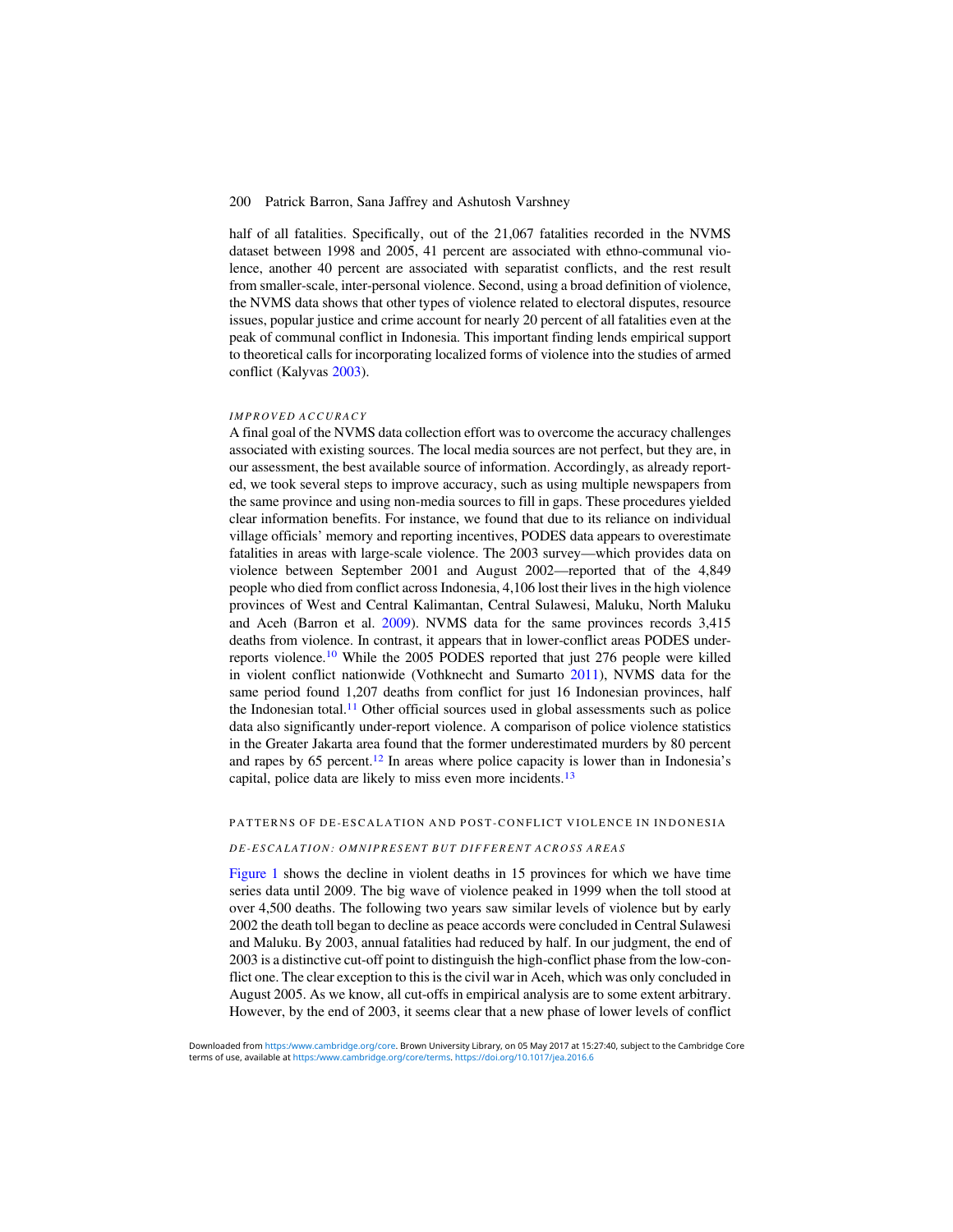



Data from: NVMS and UNSFIR-2. Data are for Central Kalimantan, West Kalimantan, Maluku, North Maluku, Aceh, Central Sulawesi, East Nusa Tenggara, Papua, West Papua, Banten, Jakarta, West Java, East Java, Central Java, West Nusa Tenggara and South Sulawesi

had definitely set in. As such, we refer to the 2004–2012 period as the post-conflict phase.14

While the overall decline of violence has been dramatic across the country, the process of de-escalation has not been uniform. Figure 2 shows patterns of de-escalation in different parts of Indonesia. We observe a sharp drop in violence followed by uniformly low levels of violence throughout the post-conflict period in areas where the capacities of warring groups for violence were destroyed (North Maluku). Aceh experienced a similarly rapid de-escalation of civil war violence following the Helsinki Memorandum of Agreement (MoU) between Gerakan Aceh Merdeka (GAM) and the government. However, new types of violence, most notably related to local elections and resource distribution, have since appeared in Aceh (Barron 2014). The de-escalation process has been more gradual in other areas.

Central Sulawesi continued to experience outbreaks of religious violence for several years even after a government-brokered peace agreement was signed in December 2001 (McRae 2013). West Kalimantan witnessed two episodes of anti-Madurese violence in 1997 and then 1999 before it finally subsided. Even as the pace of de-escalation has varied between provinces, all high-conflict areas in Indonesia have one feature in common: despite some experiencing frequent outbursts of post-conflict violence, a full reescalation to the levels of the early post-Suharto period has not occurred. A new phase has come about, in which violence continues to occur but does not rise beyond a particular threshold.

#### POST-CONFLICT PUZZLE: HIGH FREQUENCY, LOW FATALITIES

#### LEVELS OF POST-CONFLICT VIOLENCE AND ITS IMPACT

Compared to the conflict period (1998–2003), the post-conflict period (2004–2012) saw a 79 percent reduction in annual violent deaths in the provinces previously ravaged by communal conflict. Aceh has seen a 94 percent decline in annual fatalities since the civil war was brought to an end in August 2005.15 With the exception of injuries in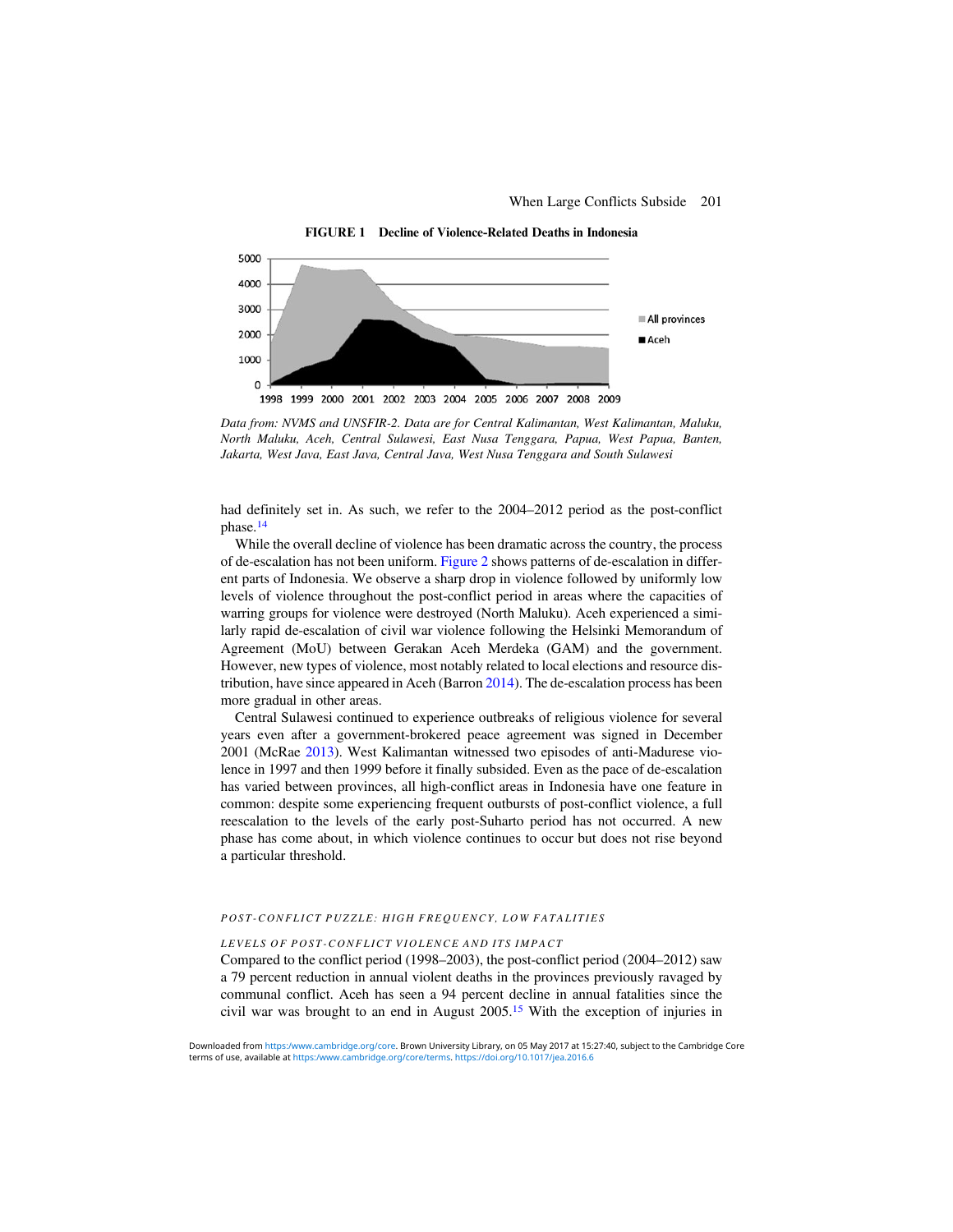

terms of use, available at https:/www.cambridge.org/core/terms. https://doi.org/10.1017/jea.2016.6 Downloaded from https:/www.cambridge.org/core. Brown University Library, on 05 May 2017 at 15:27:40, subject to the Cambridge Core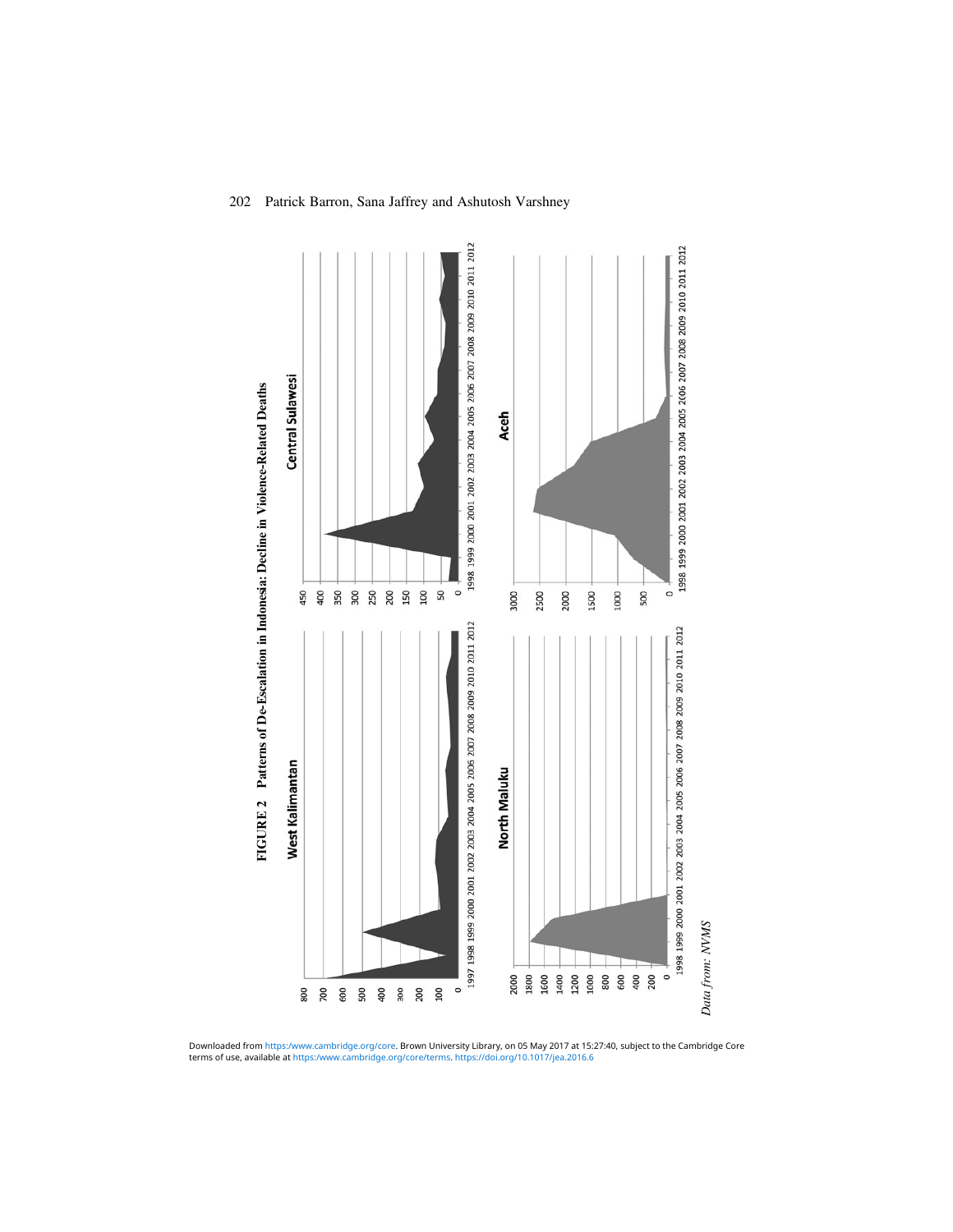areas of previous communal conflict, other impacts from violence have also declined (Table 2).

Given the steep decline, is it reasonable to conclude that violence levels in these areas have normalized? By normalization, we mean returning to all-Indonesia averages. To examine the degree of convergence with the rest of the country, we compared homicide rates $16$  in the high- and low-conflict provinces. The data indicate that in the post-conflict period, high-conflict provinces still experience a homicide rate 32 percent higher than that in the low-conflict ones.

If we narrow our focus to look only at collective violence, defined in the dataset as those incidents that involve the mobilization of a group of ten or more individuals to participate in a riot or a clash, we also see continued differences between high-conflict and low-conflict provinces. We find that the frequency of collective violence is significantly higher in the former (Figure 3). The fatality rate resulting from collective violence—the ratio of deaths per incident—is seven times higher in high-conflict provinces than low-conflict ones in the post-conflict period.<sup>17</sup> It is also worth noting that incidents of collective violence in post-conflict areas have been on the rise since 2006, though deaths remain low (Figure 4).

#### SITES OF POST-CONFLICT VIOLENCE

Highly localized concentration of violence was one of the defining features of Indonesia's high-conflict period. The UNSFIR study concluded that between 1990 and 2003, 85 percent of collective violence deaths were concentrated in 15 districts that represented just 6.5 percent of Indonesia's population (Varshney, Tadjoeddin, and Panggabean 2008). To examine how concentration has changed in the post-conflict period, we restricted our sample of violent deaths to only those that result from incidents of collective violence, and we included data from all 16 high- and low-conflict provinces to form a larger sample.18 Using the UNSFIR definition, we find that in the post-conflict period, districts that represent just over 13 percent of the country's population account for 85 percent of collective violence deaths.19 Collective violence is still quite concentrated.

Within the sample of high-conflict provinces, we find that not only is violence still highly concentrated in these areas but that it also tends to occur in the same sites that experienced the highest levels of violence during the conflict period. Figure 5 compares the share of violence-related deaths that occurred in the four most violent districts in each province in the conflict period with the share of deaths in the same districts in the post-conflict period. With the exception of North Maluku, the most violent districts in the conflict period still account for more than 40 percent of the total deaths in the province. In some cases, such as Maluku, Papua and Aceh, there has been virtually no change in the share of violence accounted for by these areas. This is consistent with findings from other parts of the world that show that areas that have experienced large-scale violence are likely to remain vulnerable to new, often interlinked forms of violence in the postconflict period.<sup>20</sup>

### COMPOSITION OF POST-CONFLICT VIOLENCE

Is the new violence merely a continuation of the old conflicts at lower levels, or have new types of violence emerged? Figure 6 shows the composition of violence in the eight

terms of use, available at https:/www.cambridge.org/core/terms. https://doi.org/10.1017/jea.2016.6 Downloaded from https:/www.cambridge.org/core. Brown University Library, on 05 May 2017 at 15:27:40, subject to the Cambridge Core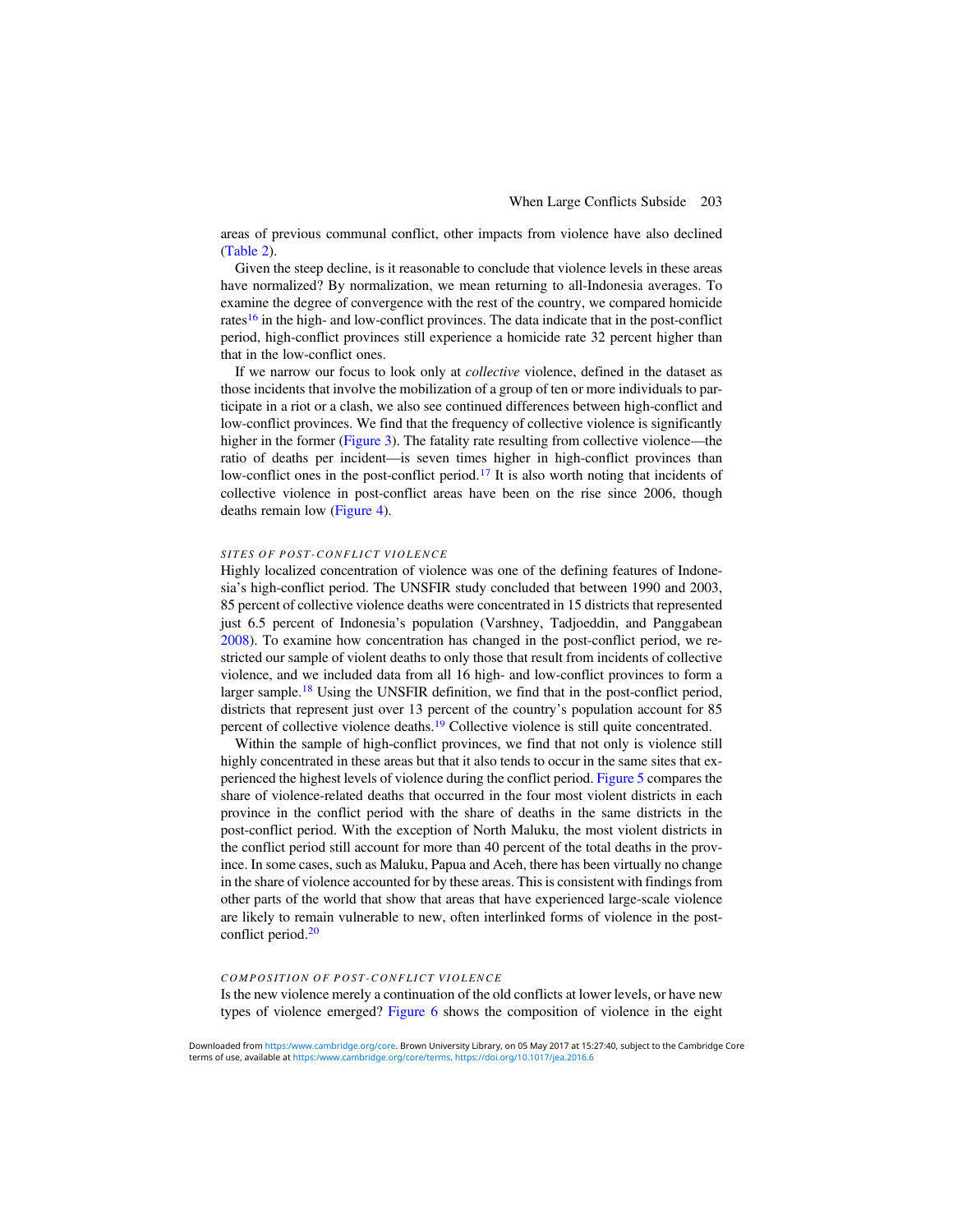|                             |              | TABLE 2 Decline in Impact of Violence in Indonesia<br>Post-Conflict Provinces (except Aceh) |                  |              | Aceh                                                       |                                    |
|-----------------------------|--------------|---------------------------------------------------------------------------------------------|------------------|--------------|------------------------------------------------------------|------------------------------------|
|                             | flict Period | Annual Ave Con- Annual Ave Post-<br><b>Conflict Period</b>                                  | Change           | flict Period | Annual Ave Con- Annual Ave Post-<br><b>Conflict Period</b> | Change<br>og<br>Po                 |
| Deaths                      | 1,738        | 365                                                                                         | $-79\%$          | 1,330        |                                                            |                                    |
| Injuries                    | 3,006        | 3,272                                                                                       | $9\%$            | 620'         | 472                                                        | 8<br>5 8 8 8<br>7 7 9 9<br>1 7 9 9 |
| Kidnappings                 | 43           | $\overline{31}$                                                                             | $-27%$<br>$-91%$ | 346          |                                                            |                                    |
| damaged<br><b>Buildings</b> | 7,391        | 674                                                                                         |                  | 1,164        |                                                            |                                    |
| Data from: NVMS             |              |                                                                                             |                  |              |                                                            |                                    |

Downloaded from https:/www.cambridge.org/core. Brown University Library, on 05 May 2017 at 15:27:40, subject to the Cambridge Core<br>terms of use, available at https:/www.cambridge.org/core/terms. https://doi.org/10.1017/jea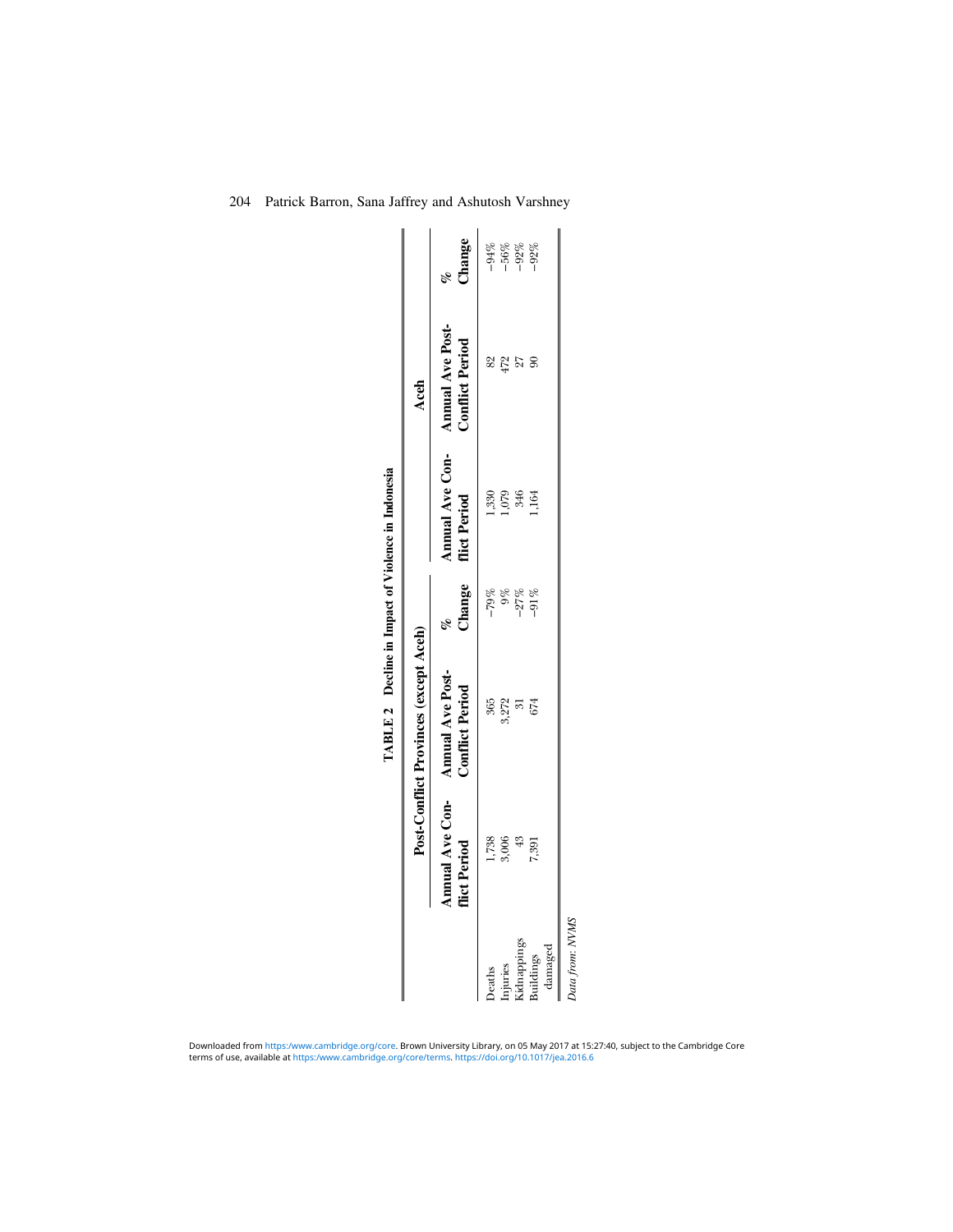

FIGURE 3 Collective Violence in Post-Conflict Period (Annual Avg./100,000 People)

### Data from: NVMS

high-conflict provinces during the post-conflict period.<sup>21</sup> Compared with the early post-Suharto years which were dominated by ethno-communal and separatist violence, in the post-conflict period some of these types of violence have continued but new ones have also emerged.

Ethno-communal violence still accounts for a quarter of all conflict deaths in formerly high-conflict areas in the post-conflict period. This suggests that the communal grievances that led to large-scale violence in the early transition years have persisted, but now lead to small-scale forms of violence. Continuation of low-level religious violence in Poso and Ambon, intensification of tribal warfare in Papua, and the rise of village rivalries explain why this is still the category of conflict with the greatest impacts. Even though normal life has long been restored in (most of) these areas, small incidents involving





Data from: NVMS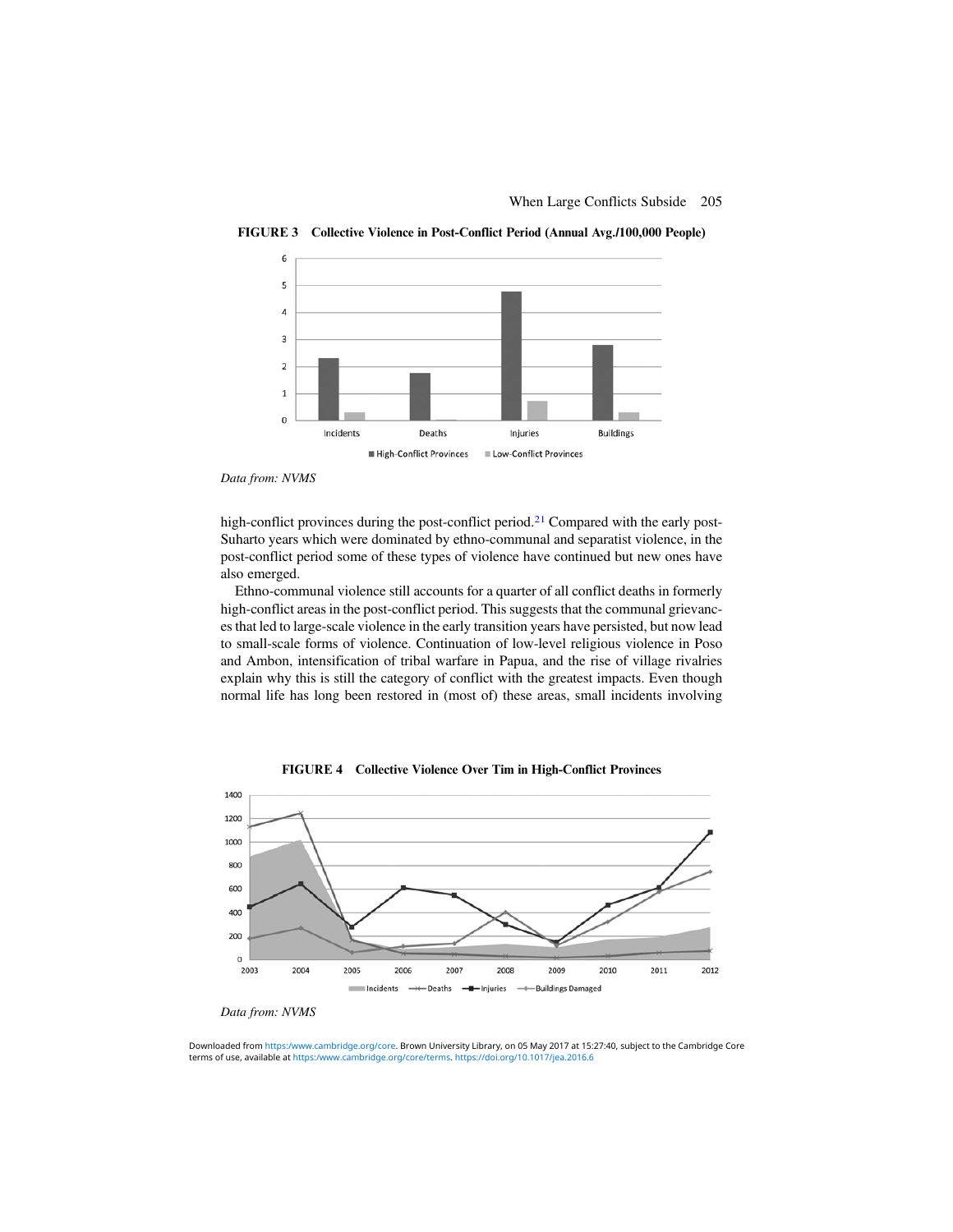FIGURE 5 Post-Conflict Violence Concentrated in Old Conflict Sites



Data from: NVMS

members of different religious groups, or even rumors of such an incident, can trigger violent reaction.22

The post-conflict period in Indonesia has been accompanied by rapid economic growth and political and institutional change including direct local elections and decentralization. One consequence has been a rise in resource-related violence, mostly land disputes, which have increased from an average of 76 incidents a year in the conflict period to 158 in the post conflict period.<sup>23</sup> According to some observers, land disputes between groups and individuals have existed for decades (The Habibie Center 2012). However, the recent inflow of outside investment for palm oil plantations and mining



FIGURE 6 Composition of Post-Conflict Violence in High-Conflict Provinces

906

455

149

Data from: NVMS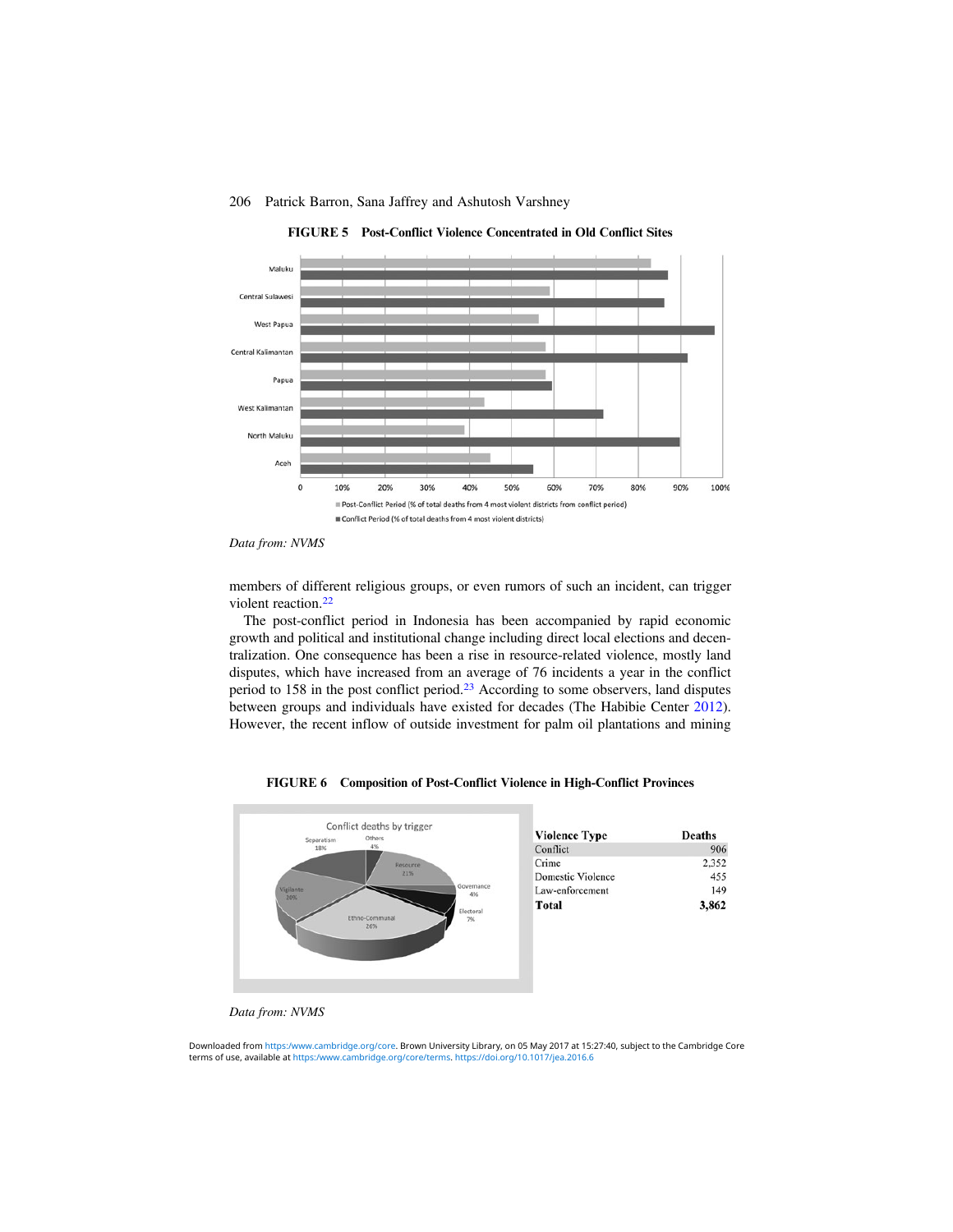

FIGURE 7 Violence in Aceh Over Time

projects has raised the stakes in these disputes. This has resulted in a spate of violent confrontations between communities, private company employees, and even government officials.24

Local electoral violence has also risen, particularly in areas with a history of separatism. In Aceh, for example, the number of violent electoral incidents increased from an average of 7 a year (in the conflict period) to 47 per year as a result of fierce political competition between rival factions of the former rebel group (ICG 2012a; Barron 2014). In fact, the NVMS data shows that following the decline of the separatist violence, other forms of violence, including criminal activity, have increased in Aceh tending to peak around local elections (Figure 7). Papua and West Papua provinces have also seen a steady rise of electoral violence against the backdrop of an ongoing insurgency. Between 2008 and 2012, 48 deaths were recorded as a result of disputes during local elections, making Papua the site of the most violent elections in the country (NVMS).

### TOWARDS AN EXPLANATION: IMPROVED SECURITY RESPONSES

What explains the emergence of this new phase in which large conflagrations of violence have been prevented, despite the persistence of these vulnerabilities in old conflict sites? There are a number of candidate explanations including the arrival of local elections, the decentralization of power, the creation of new provinces and districts, population movements and the creation and consolidation of a new national model with rules of the game that made large-scale escalated violent conflict unacceptable. We do not seek to rule out these explanations, and indeed elements of them may be linked to our causal proposal. Our data, however, shows that changed responses from security agencies to incidents of violence have played a significant role in determining current patterns of violence.

Tajima (2014) has argued that an absence of effective security interventions led to the escalation of small-scale violence into larger episodes during the early transition years. According to him, violence erupted in specific sites due to a mismatch in the coercive power of formal and informal institutions. During the turbulent transition years, when

Data from: NVMS

terms of use, available at https:/www.cambridge.org/core/terms. https://doi.org/10.1017/jea.2016.6 Downloaded from https:/www.cambridge.org/core. Brown University Library, on 05 May 2017 at 15:27:40, subject to the Cambridge Core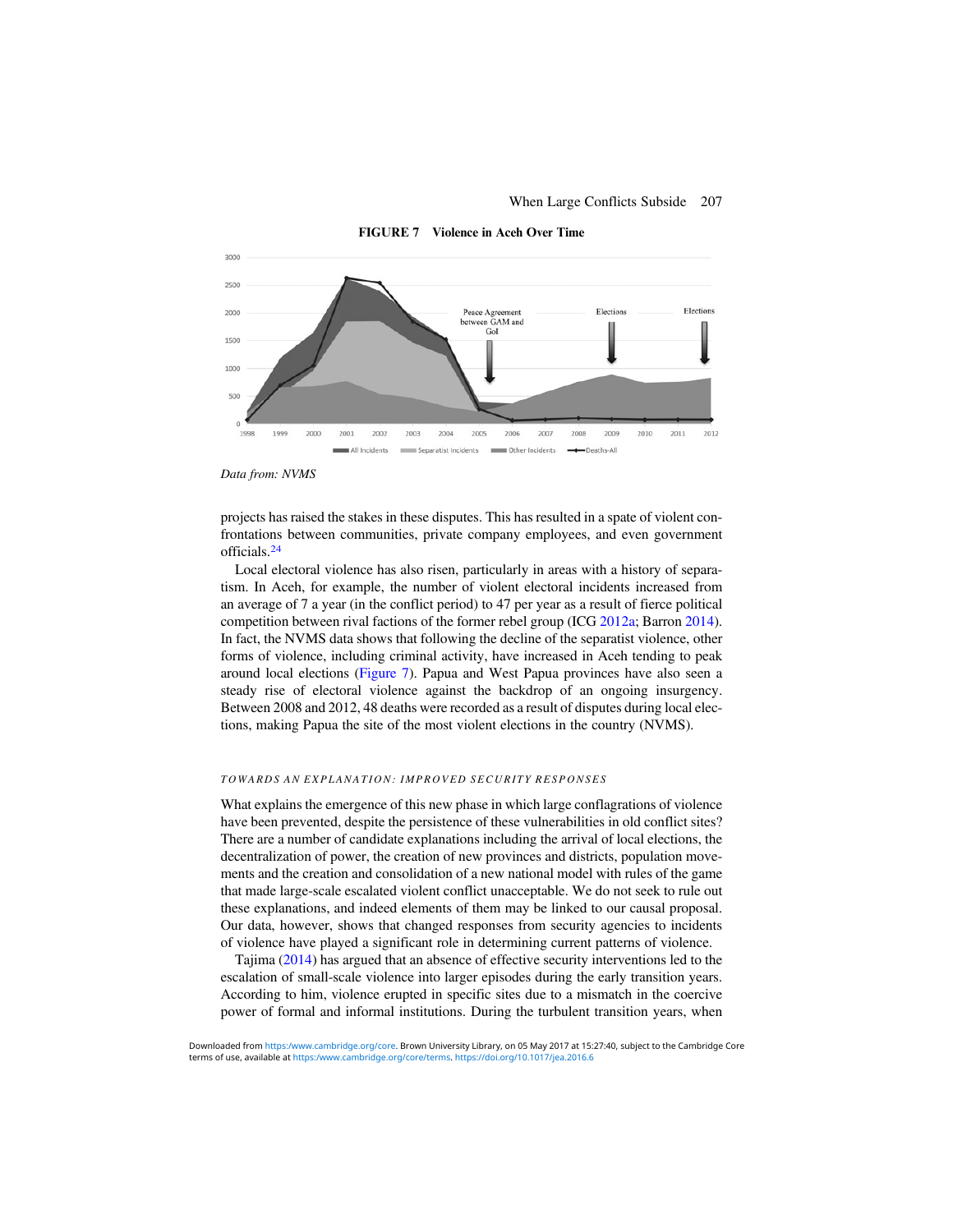the state's security apparatus was disrupted, areas that were highly dependent on the state for maintaining communal order became most vulnerable to the violent expression of communal grievances. Tajima used evidence from multiple provinces to show how delayed responses by security forces to initial incidents of collective violence resulted in larger scale events.

Following the same line of reasoning for the post-conflict period, McRae (2013), Wilson  $(2013)$  and ICG  $(2011; 2012a)$  have suggested that the eruption of episodic violence in post-conflict areas is usually met with a stern response, often from the highestlevel officials in the central government, translating into swift security interventions on the ground. In many cases, local police units have been quickly reinforced by the rapid deployment of regional reserves. In extreme cases, assistance is sought from the stand-by military units that have been stationed in these areas since the initial conflict.

We analyzed our data to check whether more effective deployment of security personnel has indeed prevented the escalation of violence. Beyond collecting information on incidents of violence, their impacts and triggers, the NVMS also records where an "intervention" was made to stop the violence during the course of an incident. If made, the identity of the intervener was coded (such as the law enforcement agency or civilian leaders) along with the result of the intervention. An intervention was coded as successful if the intervener was able to stop the violence and disperse the actors involved (through arrests or other means). Our data support these insights, indicating that active management of the security situation has contributed to the prevention of massive casualties—thus avoiding a full-scale reescalation to pre-2004 levels.

Figure 8 shows how both interventions by security forces and success have increased over time in the provinces that saw large-scale violence. Overall, incidents of smallerscale sporadic violence (corresponding with the left axis indicated by shaded bars) have remained high over the years. However, the number of collective violence incidents



FIGURE 8 Change in Incidence of Collective Violence in High-Conflict Areas and Interventions by Security Forces

Data from: NVMS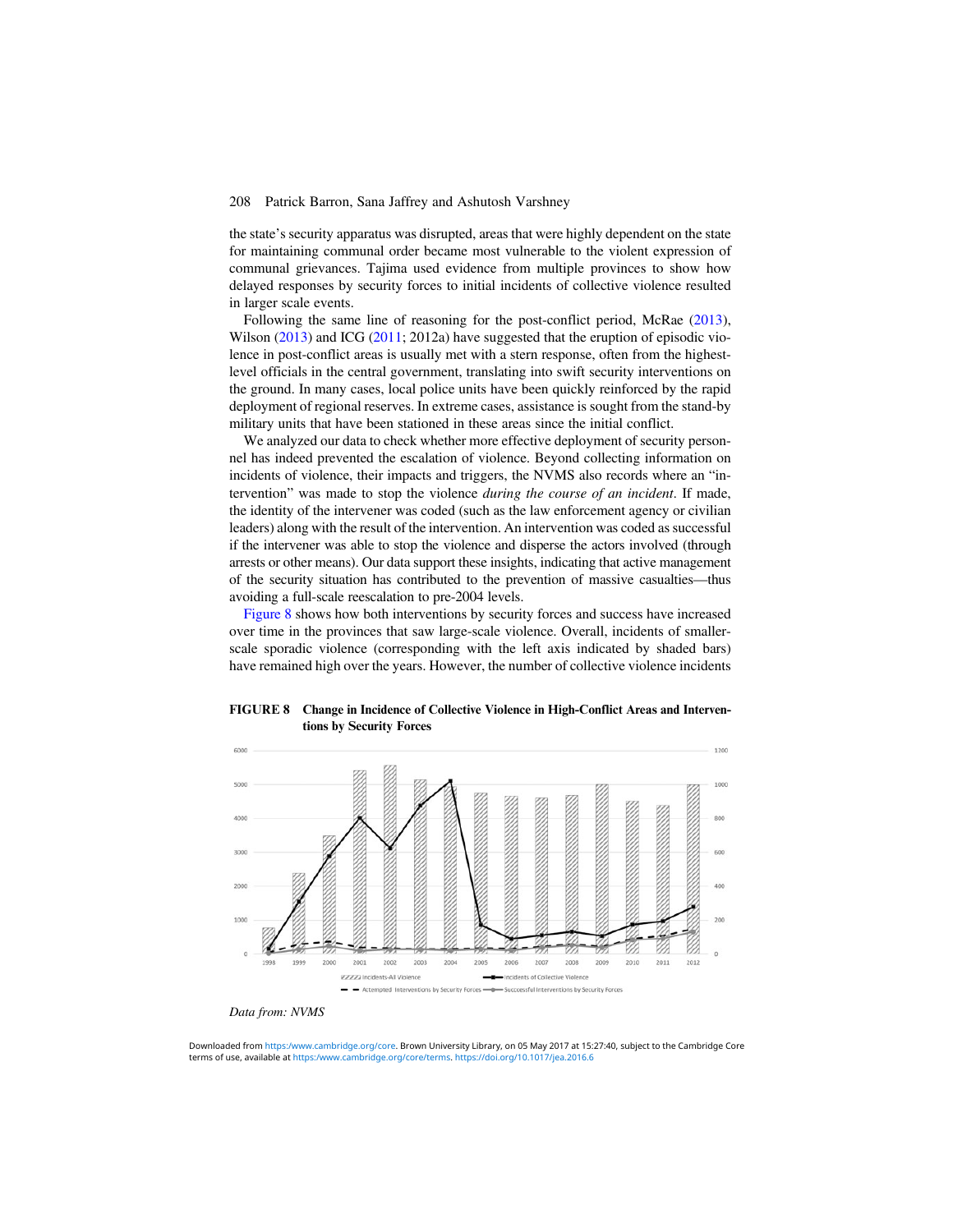(corresponding with the right axis indicated by solid black line) has risen steadily following an initial de-escalation around 2004. Incidents of collective violence tripled between 2006 and 2012. As we showed earlier, this surge in collective violence incidents has been accompanied by a sharp increase in the number of injuries and damaged buildings but not in the number of deaths, which has remained low.

This paradox may be explained by the rise in interventions by security forces that have accompanied the upsurge in collective violence incidents. During the conflict period, only ten percent of these incidents saw any interventions from the security forces. Following 2006, however, security forces have intervened in about half of all collective violence incidents (corresponding with the right axis indicated by the dashed black line). Importantly, the rise in the incidence of collective violence has been accompanied by a proportional rise in security interventions. While the majority of security interventions were attempted by the Indonesian military during the conflict period, in the post-conflict period the police are the primary responder, accounting for over 80 percent of all interventions. The success of interventions has also risen steeply with an average success rate of over 85 percent (corresponding with the right axis indicated by solid grey line). In short, intervention by the security forces in collective violence incidents has increased and appears to have helped limit further violent escalation.

Why would the security forces intervene more often, and more effectively, in formerly high-conflict areas than in the past? Our quantitative data does not, and cannot, confirm the causal mechanism in place. However, other work, employing a process tracing methodology, has argued that such changes are most likely a result of the alteration in the national-level rules of the game, where a number of processes saw the emergence of widely shared institutional norms outlawing, or reducing incentives for, the use of escalated violence for political gain (Barron 2014). Peace agreements between contenting groups were especially important.

While we attribute the relatively lower levels of fatalities substantially to increasing and improved security interventions, we are not making any claims about the longterm effectiveness of this strategy. The number of interventions only represents attempts to halt the violence in incidents that have already occurred. It does not tell us anything about the attempts to *prevent* incidents from occurring in the first place. The Indonesian security agencies have been widely criticized for not following up security action with broader law enforcement measures such as the arrest of perpetrators or control of smaller-scale violence (ICG 2012b).

Further, while we claim that this damage-control approach is substantially responsible for keeping fatality levels relatively low in high-conflict areas, we are by no means implying that interventions by Indonesian security forces are adequate across the universe of cases. Of late, much has been written in the local and international press about the unwillingness of local police forces to intervene and stop violence against minorities. Documentary evidence has surfaced in many cases where mobs have attacked members of the Ahmadiyya community, while police officers have looked on.<sup>25</sup> Indeed when we check the rate of interventions in low-conflict areas, we find that it is 30 percent lower than the rate in the high-conflict areas. The strategy of swift intervention in response to collective violence incidents in high-risk areas is not replicated in areas that have not seen largescale conflict in the past.

terms of use, available at https:/www.cambridge.org/core/terms. https://doi.org/10.1017/jea.2016.6 Downloaded from https:/www.cambridge.org/core. Brown University Library, on 05 May 2017 at 15:27:40, subject to the Cambridge Core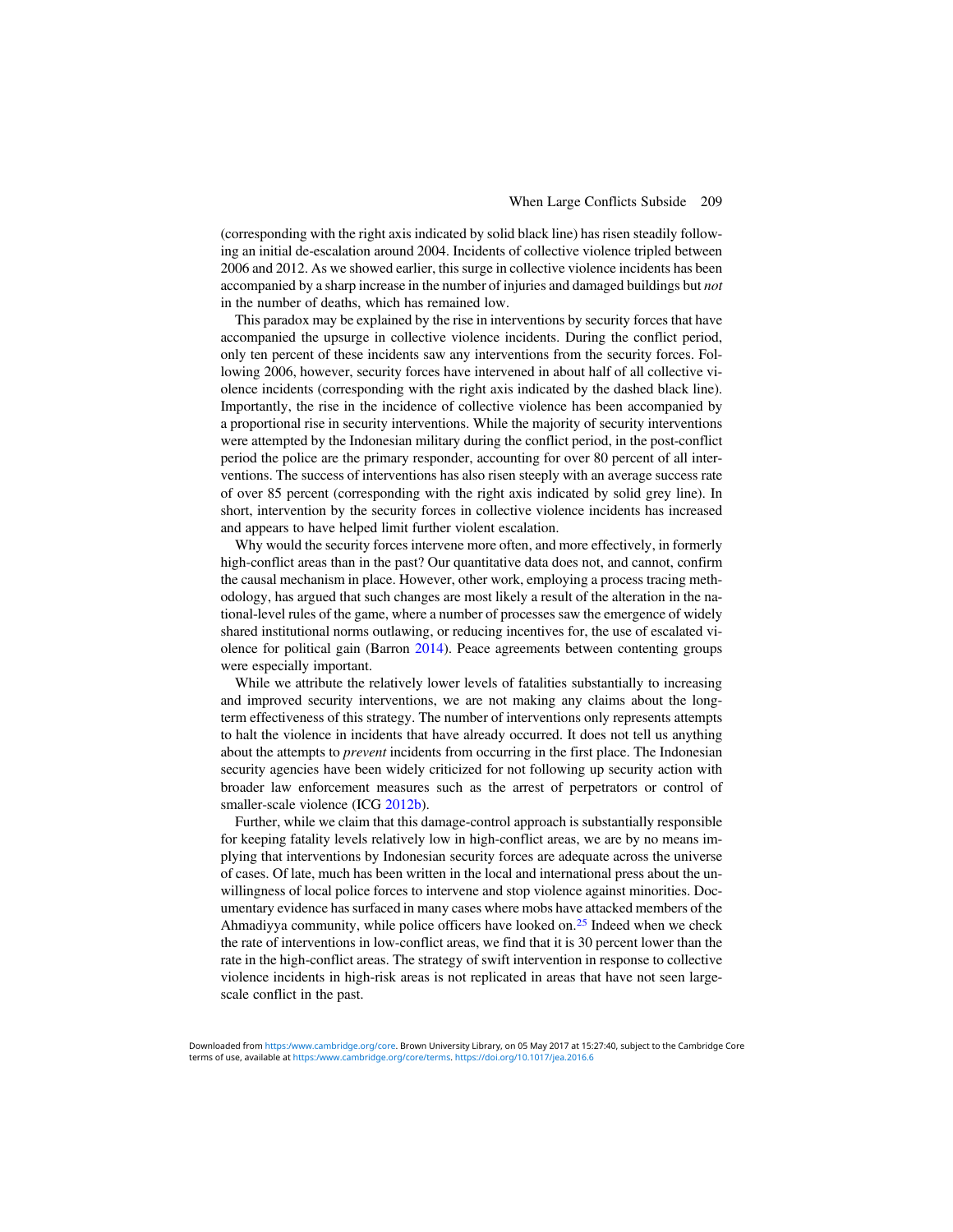Finally, we are not making any claims about the sustainability of this approach to violence management in the future. In fact, when we note that violence continues to be widespread in areas with an acute history of violence, the fragility of the current equilibrium becomes apparent. That violence is being managed through a series of successful security interventions is no guarantee that this strategy will work in the future.

# CONCLUSION

By way of conclusion, let us recapitulate our principal arguments. Based on our analysis of the NVMS data, we have identified three key features of violence in Indonesia today. First, we show that the country has witnessed a significant decline in violence since 2004, although the process of de-escalation has been uneven across cases. Second, we find that while large-scale violence is precipitously lower than in the immediate post-Suharto years (1998–2003), small-scale violence continues in the postconflict period. Incidents of violence have remained high, but fatalities per incident have come down. Specifically, provinces that experienced high levels of violence in the early period continue, in the later period, to be more violent than provinces that previously witnessed low levels of violence. We find no evidence of convergence to the national mean. Third, our findings reveal a paradox that marks the de-escalation process and the subsequent post-conflict period in Indonesia: despite the persistent vulnerability of post-conflict sites to small-scale violence, re-escalation of these sporadic events into larger conflagrations has been avoided. We argue that effective security interventions by the state, embedded in a new political settlement, especially in the highconflict provinces, have played an important role in maintaining this equilibrium. However, it remains unclear whether this strategy will work in the long run unless the polity addresses the underlying causes of conflict. A deeper causal analysis is needed to fully understand the factors that drive observed patterns. Future work would do well to use the NVMS data to seek to confirm how our casual proposal holds up against other possible explanations.

The data and analysis presented here also have two implications for the study of political violence beyond Indonesia. First, the evidence from Indonesia suggests the need for further research on post-conflict violence. While there is a growing literature on how civil wars end and why they recur, such studies have tended to conceptualize periods of civil war and peace as dichotomous states. This prevents consideration of the forms of violence that often emerge in "post-conflict" situations. As a consequence, we know little about how spatial units marked by civil war or extended communal violence move towards relative peace and what prevents reescalation. The evidence we present from Indonesia shows that the "peaceful" phase, after large-scale violence ends, can also have a lot of violence. Second, the NVMS underscores the utility of using an inclusive definition of violence while maintaining the ability to disaggregate along multiple dimensions. Studies of political violence have tended to concentrate on one kind of violence (for example, Muslim–Christian, Sinhala–Tamil, Hindu–Muslim, Chinese–pribumi, etc.), or one form of violence (for example, riots or civil wars). Collecting data on all forms of violence together allows one to see how forms of violence can change over time, even when a period of peace, as we normally understand it, sets in.

terms of use, available at https:/www.cambridge.org/core/terms. https://doi.org/10.1017/jea.2016.6 Downloaded from https:/www.cambridge.org/core. Brown University Library, on 05 May 2017 at 15:27:40, subject to the Cambridge Core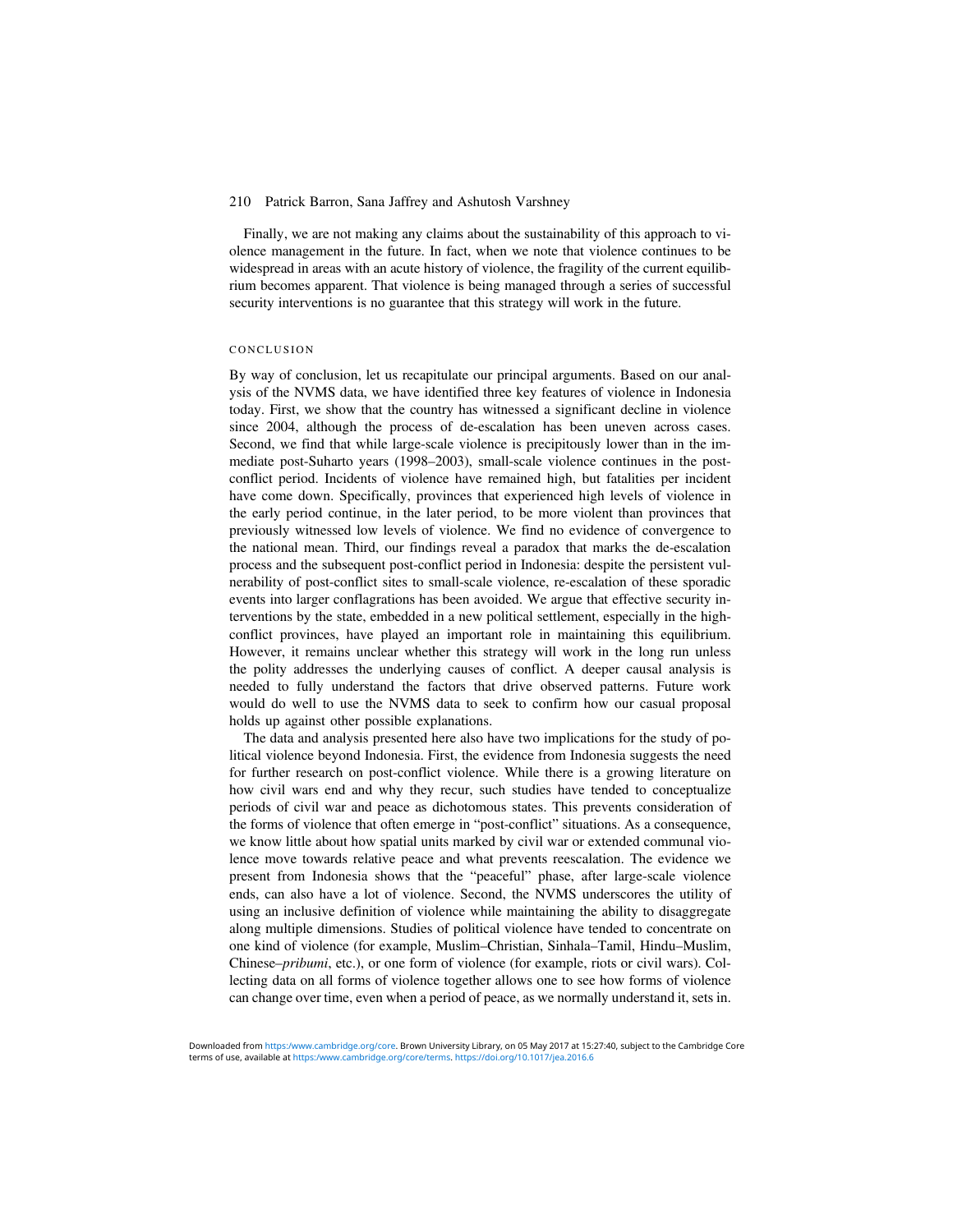Patrick Barron is Regional Director for Conflict and Development at The Asia Foundation where he manages and advises peacebuilding and governance programs across 18 countries. He previously led the World Bank's conflict work in Indonesia for seven years and has post-graduate degrees from the University of Edinburgh, Harvard University and Oxford University. His book, Contested Development, won the American Sociology Association international development book of the year.

Sana Jaffrey is a PhD candidate in political science at the University of Chicago. She led the design and implementation of the National Violence Monitoring System (NVMS) database at the World Bank during 2008– 2013. Her research interests include governance of non-state security actors and methodological issues in the study of political violence.

Ashutosh Varshney is Sol Goldman Professor of International Studies and the Social Sciences, and Professor of Political Science, Brown University. Previously, he taught at Harvard and the University of Michigan, Ann Arbor. His books include Battles Half Won: India's Improbable Democracy, Ethnic Conflict and Civic Life: Hindus and Muslims in India; Democracy, Development and the Countryside: Urban-Rural Struggles in India; and Collective Violence in Indonesia. His earlier articles on Indonesia appeared in this journal.

#### NOTES

This paper is based on the National Violence Monitoring System (NVMS) project implemented by the Government of Indonesia's Coordinating Ministry for People's Welfare (Kemenkokesra Deputi 1) in partnership with the World Bank and the Habibie Center. Support was also provided by USAID-Serasi project and AusAID. The authors led the design of the instruments and methodology for data collection. We would like to thank Willem Rampangilei, Suprayoga Hadi, Dewi Fortuna Anwar, Imron Rasyid, Blair Palmer, Inge Tan, Rita Maria, Embun Maharani, Airino Thamrin, Tanta Skober, Najib Azca, Marcus Kostner, Sonja Litz and Adrian Morel for their support in the compilation of the data and their comments on the analysis. We are also grateful to the two anonymous referees of this journal for their comments and suggestions. A grant from the Open Society Institute paid for some of Varshney's field expenses.

<sup>1</sup>Data are for Central Kalimantan, West Kalimantan, Maluku, North Maluku, Aceh, Central Sulawesi, East Nusa Tenggara, Papua, and West Papua (from NVMS); and Banten, Jakarta, West Java, East Java, Central Java, Riau, West Nusa Tenggara, and South Sulawesi (from UNSFIR-2). The figure is an underestimate, as UNSFIR does not record many smaller incidents of violence.

<sup>2</sup>ACLED is probably the largest violence dataset containing events data at the subnational level for multiple countries (Raleigh et al. 2010). It records 57,000 violent incidents between 1997 and 2012. This is less than 40 percent of those in the NVMS, even although ACLED covers 50 countries. (Indonesia is not included in ACLED.) The number of incidents in ACLED for individual countries is often small. In Cambodia, for example, the dataset contains 357 incidents between 1997 and 2010. Other single country datasets of violence have proliferated but are also smaller than the NVMS. The Colombia dataset used by Daly (2012), for example, includes 7,729 violent events. Weinstein's newspaper events dataset contains 1,400 violent incidents in Mozambique (1976–2004), 800 in Uganda, and more than 4,000 in Peru (Weinstein 2007).

<sup>3</sup>Details of the collection process appear in Barron, Jaffrey et al. (2009).

<sup>4</sup>On the larger implications of Barron and Sharpe (2008), see Varshney (2008).

<sup>5</sup>These include deaths, injuries, people sexually assaulted and kidnapped–all gender disaggregated; and buildings damaged.

<sup>6</sup>Detailed description of the coding process and the coding key can be found at: [http://microdata.world](http://microdata.worldbank.org/index.php/catalog/2626)[bank.org/index.php/catalog/2626.](http://microdata.worldbank.org/index.php/catalog/2626)

<sup>7</sup>Several scholars have called for the inclusion of a wide range of forms of political violence within the same research studies and agendas to allow for an assessment of the ways in which they are related (Blattman and Miguel 2010; Isaac 2012).

 ${}^{8}$ A violent conflict incident is defined as one where violence was triggered by a preexisting dispute between two parties

 $9^{\circ}$ For each dispute category we also record the specific trigger of violence: for example, land conflict or wages under resource disputes, and national or local elections in electoral disputes.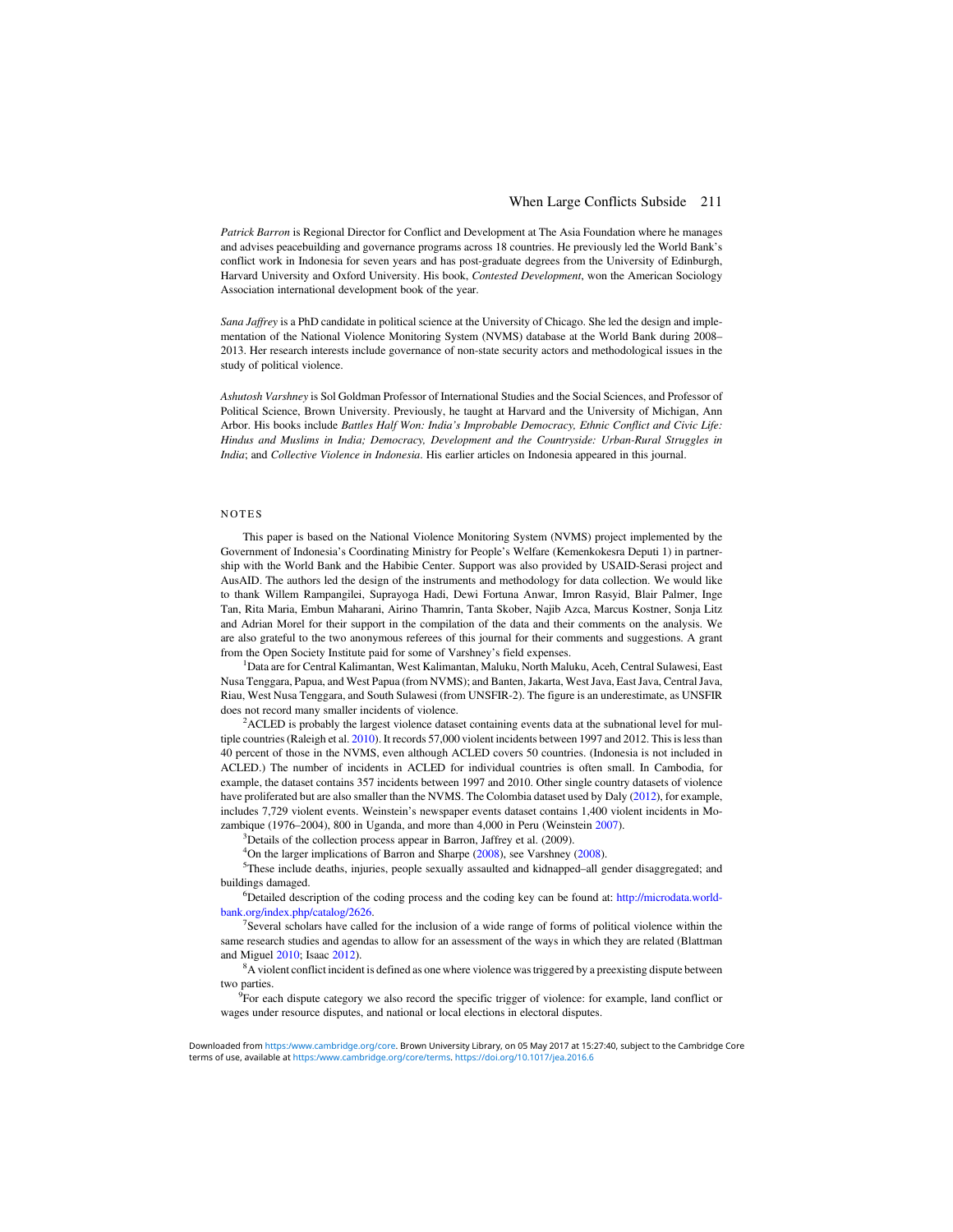<sup>10</sup>The PODES figures were estimates based on just one year of data.

 $11$ Additionally, 864 people were killed from violent crimes, 143 from domestic violence, and 75 from security force responses to crime or conflict. Data are for June 2004–May 2005.

<sup>12</sup>Police reported that in 2011 there were 68 murders and 64 rapes in the Greater Jakarta area (Marhaenjati and Arnas 2011). The NMVS reports 328 murders and 182 rapes that year.

 $13$ Violence data is also collected and collated by several NGOs. These datasets are often assembled in response to a particular policy problem and are limited both in scope and in the sources used. For example, data collected by the Institute Titian Perdamaian (ITP) uses only online news sources and records just 600 incidents of "conflict or violence" in 2009 across all of Indonesia, resulting in 70 deaths, 395 injuries, and 421 damaged buildings (ITP 2010). In contrast, the NVMS dataset for 16 provinces found 4,138 incidents of violent conflict in the same period, resulting in 267 deaths, 4,442 injuries, and 828 damaged buildings. If we include violent crime, domestic violence, and security force violence, there were 19,929 violent incidents in 2009, resulting in 1,959 deaths, 14,307 injuries, and 1,493 damaged buildings. It appears that ITP use a similar inclusive definition of violence to that employed by NVMS. Their report includes a discussion of small-scale forms of conflict including routine violence and mob beatings.

 $14T<sub>0</sub>$  account for the ongoing violence in Aceh until 2005, we have separated Aceh in all cumulative analysis.

<sup>15</sup>The average annual fatalities in Aceh during 1998–2005 was 1,738. From 2006–2011, the number declined to 365.

<sup>16</sup>Average annual deaths per 100,000 people.

 $17$ In high-conflict provinces, every 1.3 incidents of collective violence result in a death in the post-conflict period. In low-conflict provinces, every ten such incidents result in a death.

<sup>18</sup>The actual list of provinces included in the UNSFIR study is slightly different from the one used for NVMS.

 $19$ Calculated for the period 2005–2009 for which data from all high- and low-conflict provinces is available.  $20$ The World Development Report of 2011 (World Bank 2011) makes this argument for post-civil war areas.

We find that this it also holds true also for areas that experienced prolonged episodes of large-scale communal violence.

 $21$ High conflict period is 1998–2003 for all provinces except Aceh, where it is 1998–2005.

 $22$ An example of this was in May 2013 when, during a torch passing ceremony associated with the commemoration of a local hero, clashes apparently triggered by a disagreement over protocol, broke out between Christian and Muslim residents in the Mardika and Batumerah hamlets in Ambon. For other incidents examples, see Barron et al. (2012).

<sup>23</sup>The rise of resource-related violence is not unique to the "high-conflict" areas of Indonesia. Analysis of the "low-conflict" areas shows that there is no significant difference in the frequency of these incidents between the two samples.

<sup>24</sup>An example is found in Central Maluku district in Maluku province, the site of intense Christian–Muslim violence in 1999. Between 2005 and 2012, a complex land dispute, involving claims by multiple villages, led to 33 deaths with scores more injured and hundreds of buildings destroyed (NVMS). So far, the conflict does not appear to be drawn along religious lines as villages of the same and different religious affiliations are in competition with one another (The Habibie Center 2012).

<sup>25</sup>For details see report by the Asian Human Rights Commission, "INDONESIA: Police failed to protect Ahmadiyah mosque from attacks by Islamic fundamentalist group in Singaparna," May 10, 2012, [www.human](http://www.humanrights.asia/news/urgent-appeals/AHRC-UAC-071-2012)[rights.asia/news/urgent-appeals/AHRC-UAC-071-2012](http://www.humanrights.asia/news/urgent-appeals/AHRC-UAC-071-2012).

#### SUPPLEMENTARY MATERIAL

To view supplementary material for this article, please visit [http://dx.doi.org/10.1017/jea.](http://dx.doi.org/10.1017/jea.2016.6) [2016.6.](http://dx.doi.org/10.1017/jea.2016.6)

# **REFERENCES**

Anderson, O'Gorman, and Richard Benedict, ed. 2001. Violence and the State in Suharto's Indonesia. Ithaca, NY: SEAP Publications.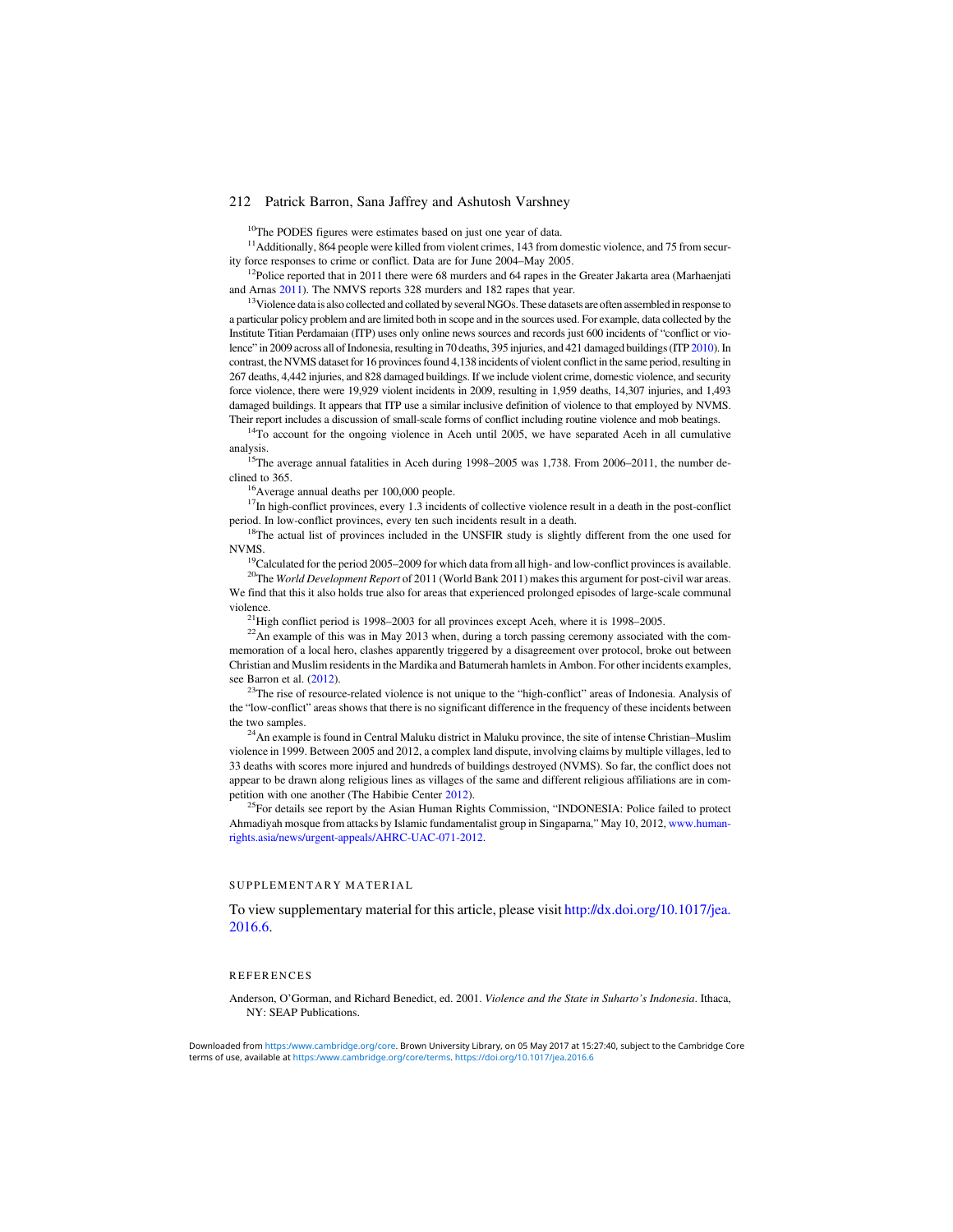Aspinall, Edward. 2009. Islam and Nation: Separatist Rebellion in Aceh, Indonesia. Stanford: Stanford University Press.

- Aspinall, Edward, and Mark T. Berger. 2001. "The Break-up of Indonesia? Nationalisms after Decolonisation and the Limits of the Nation-State in Post-Cold War Southeast Asia." Third World Quarterly 22 (6): 1003–1024.
- Barker, Joshua. 1998. "State of Fear: Controlling the Criminal Contagion in Suharto's New Order." Indonesia 66 (October): 7–43.
- Barron, Patrick. 2014. "Barriers to the Consolidation of Peace: The Political Economy of Post-Conflict Violence in Indonesia." D. Phil thesis. Oxford: University of Oxford.
- Barron, Patrick, Muhammad Najib Azca, and Tri Susdinarjanti. 2012. After The Communal War: Understanding and Addressing Post-Conflict Violence in Eastern Indonesia. Yogjakarta, Indonesia: Universitas Gadjah Mada CSPS Books.
- Barron, Patrick, Sana Jaffrey, Blair Palmer, and Ashutosh Varshney. 2009. "Understanding Violent Conflict in Indonesia: A Mixed Methods Approach." Social Development Paper 117. Washington, DC: World Bank.
- Barron, Patrick, Kai Kaiser, and Menno Pradhan. 2009. "Understanding Variations in Local Conflict: Evidence and Implications from Indonesia." World Development 37 (3): 698–713.
- Barron, Patrick, and David Madden. 2004. "Violence and Conflict Resolution in 'Non-Conflict' Regions: The Case of Lampung, Indonesia." Indonesian Social Development Paper 2. Jakarta: World Bank.
- Barron, Patrick, and Joanne Sharpe. 2008. "Local Conflict in Post-Suharto Indonesia: Understanding Variations in Violence Levels and Forms through Local Newspapers." Journal of East Asian Studies 8 (3): 395–423.
- Bertrand, Jacques. 2004. Nationalism and Ethnic Conflict in Indonesia. Cambridge and New York: Cambridge University Press.

Blattman, Christopher, and Edward Miguel. 2010. "Civil War." Journal of Economic Literature 48 (1): 3–57. Bourchier, David. 1990. "Crime, Law and State Authority in Indonesia." In State and Civil Society in Indonesia,

- edited by Arief Budiman, 177–212. Melbourne: Centre of Southeast Asian Studies, Monash University. Boyle, Michael J. 2014. Violence after War: Explaining Instability in Post-Conflict States. Baltimore: Johns Hopkins University Press.
- Chaudhary, Torunn, and Astri Suhrke. 2008. "Postwar Violence." Unpublished Background Paper. Geneva: Small Arms Survey.
- Chua, Amy. 2004. World on Fire: How Exporting Free Market Democracy Breeds Ethnic Hatred and Global Instability. New York: Knopf Doubleday.
- Colombijn, Freek, and J. Thomas Lindblad. 2002. Roots of Violence in Indonesia: Contemporary Violence in Historical Perspective. Verhandelingen van Het Koninklijk Instituut Voor Taal-, Land- en Volkenkunde 194. Leiden: Brill.
- Cramer, Christopher. 2006. Civil War Is Not a Stupid Thing: Accounting for Violence in Developing Countries. London: Hurst and Company.
- Cribb, Robert B. 1990. The Indonesian Killings of 1965–1966: Studies from Java and Bali. Clayton, Victoria: Centre of Southeast Asian Studies, Monash University.
- Crouch, Harold A. 2010. Political Reform in Indonesia after Soeharto. Singapore: Institute of Southeast Asian **Studies**
- Daly, Sarah Zukerman. 2012. "Organizational Legacies of Violence Conditions Favoring Insurgency Onset in Colombia, 1964–1984." Journal of Peace Research 49 (3): 473–491.
- Davidson, Jamie Seth. 2009. From Rebellion to Riots: Collective Violence on Indonesian Borneo. Singapore: NUS Press.
- Emmerson, Donald K. 2000. "Will Indonesia Survive?" Foreign Affairs 79 (3): 95–106.
- Fortna, Virginia Page. 2008. Does Peacekeeping Work?: Shaping Belligerents' Choices after Civil War. Princeton: Princeton University Press.
- The Habibie Center. 2012. "Map of Violence in Indonesia (January–April 2012)." Jakarta, Indonesia: The Habibie Center.
- Heryanto, Ariel. 2006. State Terrorism and Political Identity in Indonesia: Fatally Belonging. London and New York: Routledge.
- Horowitz, Donald L. 2013. Constitutional Change and Democracy in Indonesia. Cambridge and New York: Cambridge University Press.

ICG. 2001. "Indonesia: Ending Repression in Irian Jaya." International Crisis Group. [www.crisisgroup.org/en/](http://www.crisisgroup.org/en/regions/asia/south-east-asia/indonesia/023-indonesia-ending-repression-in-irian-jaya.aspx) [regions/asia/south-east-asia/indonesia/023-indonesia-ending-repression-in-irian-jaya.aspx.](http://www.crisisgroup.org/en/regions/asia/south-east-asia/indonesia/023-indonesia-ending-repression-in-irian-jaya.aspx) Accessed January 4, 2016.

terms of use, available at https:/www.cambridge.org/core/terms. https://doi.org/10.1017/jea.2016.6 Downloaded from https:/www.cambridge.org/core. Brown University Library, on 05 May 2017 at 15:27:40, subject to the Cambridge Core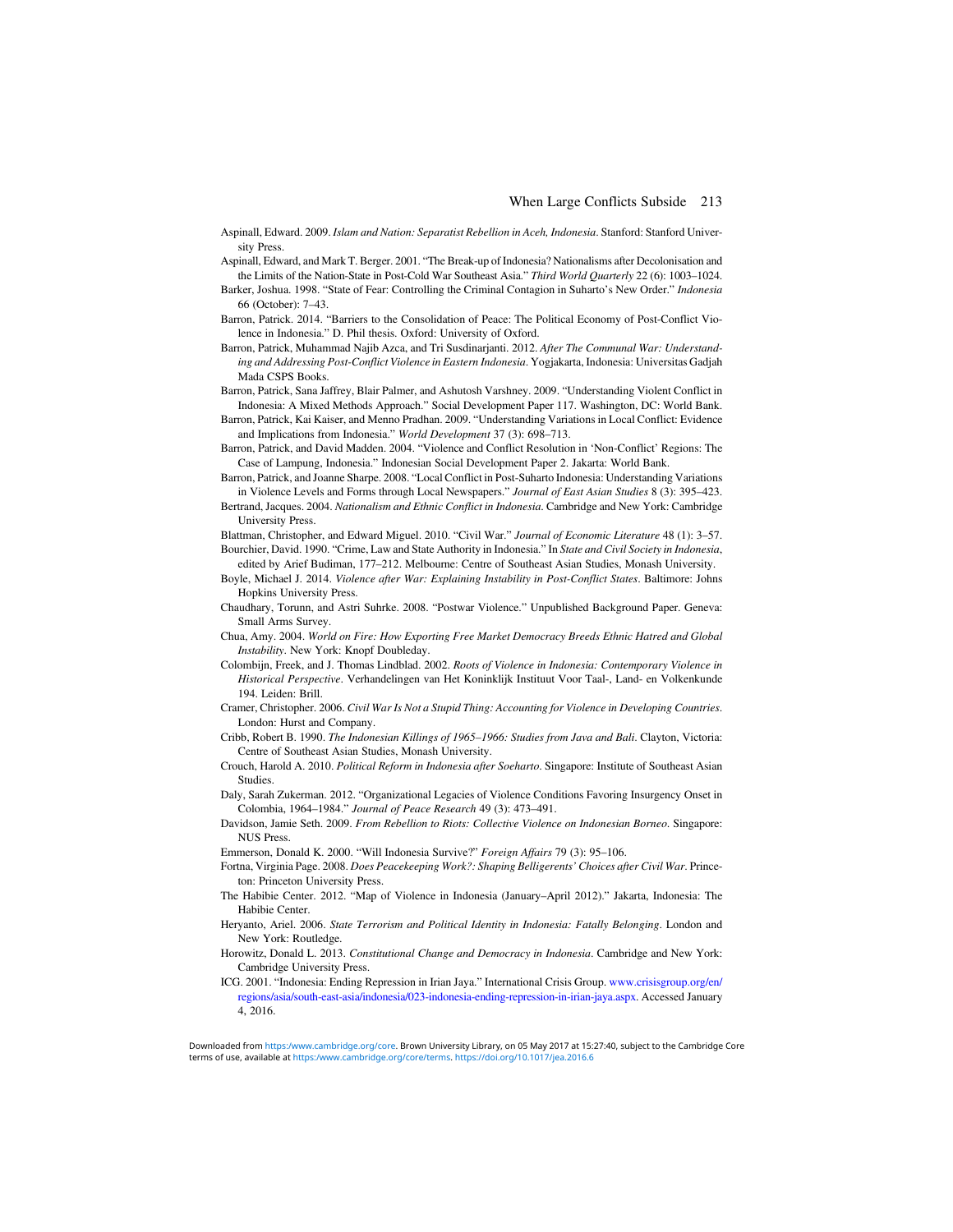- ICG. 2010. "Indonesia: Preventing Violence in Local Elections." International Crisis Group. [www.crisisgroup.](http://www.crisisgroup.org/en/regions/asia/south-east-asia/indonesia/197-indonesia-preventing-violence-in-local-elections.aspx) [org/en/regions/asia/south-east-asia/indonesia/197-indonesia-preventing-violence-in-local-elections.aspx](http://www.crisisgroup.org/en/regions/asia/south-east-asia/indonesia/197-indonesia-preventing-violence-in-local-elections.aspx). Accessed January 4, 2016.
- ICG. 2011. "Indonesia: Trouble Again in Ambon." Asia Briefing 128. International Crisis Group. [www.cri](http://www.crisisgroup.org/en/regions/asia/south-east-asia/indonesia/B128-indonesia-trouble-again-in-ambon.aspx)[sisgroup.org/en/regions/asia/south-east-asia/indonesia/B128-indonesia-trouble-again-in-ambon.aspx.](http://www.crisisgroup.org/en/regions/asia/south-east-asia/indonesia/B128-indonesia-trouble-again-in-ambon.aspx) Accessed January 4, 2016.
- ICG. 2012a. "Indonesia: Averting Election Violence in Aceh." International Crisis Group. [www.crisisgroup.](http://www.crisisgroup.org/en/publication-type/media-releases/2012/asia/indonesia-averting-election-violence-in-aceh.aspx) [org/en/publication-type/media-releases/2012/asia/indonesia-averting-election-violence-in-aceh.aspx.](http://www.crisisgroup.org/en/publication-type/media-releases/2012/asia/indonesia-averting-election-violence-in-aceh.aspx) Accessed January 4, 2016
- ICG. 2012b. "Indonesia: The Deadly Cost of Poor Policing." Asia Briefing 218. International Crisis Group. [www.crisisgroup.org/en/publication-type/media-releases/2012/asia/indonesia-the-deadly-cost-of-poor-po](http://www.crisisgroup.org/en/publication-type/media-releases/2012/asia/indonesia-the-deadly-cost-of-poor-policing.aspx)[licing.aspx](http://www.crisisgroup.org/en/publication-type/media-releases/2012/asia/indonesia-the-deadly-cost-of-poor-policing.aspx). Accessed 4 January 2016.
- Isaac, Jeffrey C. 2012. "New Approaches to the Study of Violence." Perspectives on Politics 10 (2): 235–241.
- ITP. 2010. "Violence Increased Dispersedly: Analysis of Variant, Pattern and Structure of Conflict and Violence in Indonesia in 2009–2010." Jakarta, Indonesia: Institut Tititan Perdamaian [www.peaceportal.org/](http://www.peaceportal.org/peace-map/-/asset_publisher/CQ3j/document/id/125735134) [peace-map/-/asset\\_publisher/CQ3j/document/id/125735134](http://www.peaceportal.org/peace-map/-/asset_publisher/CQ3j/document/id/125735134). Accessed January 4, 2016.
- Jones, Sidney. 2013. "Mesuji: Anatomy of an Indonesian Land Conflict." Institute for Policy Analysis of Conflict (IPAC). [www.academia.edu/4419350/Mesuji\\_Anatomy\\_of\\_an\\_Indonesian\\_Land\\_Conflict.](http://www.academia.edu/4419350/Mesuji_Anatomy_of_an_Indonesian_Land_Conflict) Accessed January 4, 2016.
- Kalyvas, Stathis N. 2003. "The Ontology of 'Political Violence': Action and Identity in Civil Wars." Perspectives on Politics 1 (3): 475–494.
- King, Blair Andrew. 2004. "Empowering the Presidency: Interests and Perceptions in Indonesia's Constitutional Reforms, 1999–2002." Ph.D. diss.The Ohio State University.
- Klinken, Gerry van. 2001. "Ethnic Fascism in Borneo." Inside Indonesia. [www.insideindonesia.org/ethnic](http://www.insideindonesia.org/ethnic-fascism-in-borneo)[fascism-in-borneo.](http://www.insideindonesia.org/ethnic-fascism-in-borneo) Accessed January 4, 2016.
- Klinken, Gerry van. 2007. Communal Violence and Democratization in Indonesia: Small Town Wars. London: Routledge.
- Kloos, David. 2014. "In the Name of Syariah? Vigilante Violence, Territoriality, and Moral Authority in Aceh, Indonesia." Indonesia 98 (October): 59–90.
- Liem, Soei Liong. 2002. "It's the Military, Stupid!" In Roots of Violence in Indonesia: Contemporary Violence in Historical Perspective, edited by Freek Colombijn and J. Thomas Lindblad, 197–226. Leiden: Brill.
- Mansfield, Edward D., and Jack Snyder. 1995. "Democratization and the Danger of War." International Security 20 (1): 5–38.
- Marhaenjati, Bayu, and Farouk Arnas. 2011. "Police Say Crime Is Down, as Are Rights Violations." The Jakarta Globe, December 31. [www.thejakartaglobe.com/police-say-crime-is-down-as-are-rights-viola](http://www.thejakartaglobe.com/police-say-crime-is-down-as-are-rights-violations/488146)[tions/488146.](http://www.thejakartaglobe.com/police-say-crime-is-down-as-are-rights-violations/488146) Accessed May 14, 2013.

McRae, Dave. 2013. A Few Poorly Organized Men: Interreligious Violence in Poso, Indonesia. Leiden: Brill.

- Mietzner, Marcus. 2009. Military Politics, Islam, and the State in Indonesia: From Turbulent Transition to Democratic Consolidation. Singapore: Institute of Southeast Asian Studies.
- Moser, Caroline O. N., and Cathy McIlwaine. 2001. Violence in a Post-Conflict Context: Urban Poor Perceptions from Guatemala. Washington, DC: World Bank.
- Murshed, Syed Mansoob, and Mohammad Zulfan Tadjoeddin. 2009. "Revisiting the Greed and Grievance Explanations for Violent Internal Conflict." Journal of International Development 21 (1): 87–111.
- Østby, Gudrun, Henrik Urdal, Mohammad Zulfan Tadjoeddin, S. Mansoob Murshed, and Håvard Strand. 2011. "Population Pressure, Horizontal Inequality and Political Violence: A Disaggregated Study of Indonesian Provinces, 1990–2003." Journal of Development Studies 47 (3): 377–398.
- Panggabean, Samsu Rizal, and Benjamin Smith. 2011. "Explaining Anti-Chinese Riots in Late 20th Century Indonesia." World Development 39 (2): 231–242.
- Paris, Roland. 2004. At War's End: Building Peace after Civil Conflict. Cambridge and New York: Cambridge University Press.
- Purdey, Jemma. 2006. Anti-Chinese Violence in Indonesia: 1996–99. Honolulu: University of Hawaii Press.
- Raleigh, Clionadh, Andrew Linke, Håvard Hegre, and Joakim Karlsen. 2010. "Introducing ACLED: An Armed Conflict Location and Event Dataset Special Data Feature." Journal of Peace Research 47 (5): 651–660.
- Robinson, Geoffrey. 1995. The Dark Side of Paradise: Political Violence in Bali. Ithaca, NY: Cornell University Press.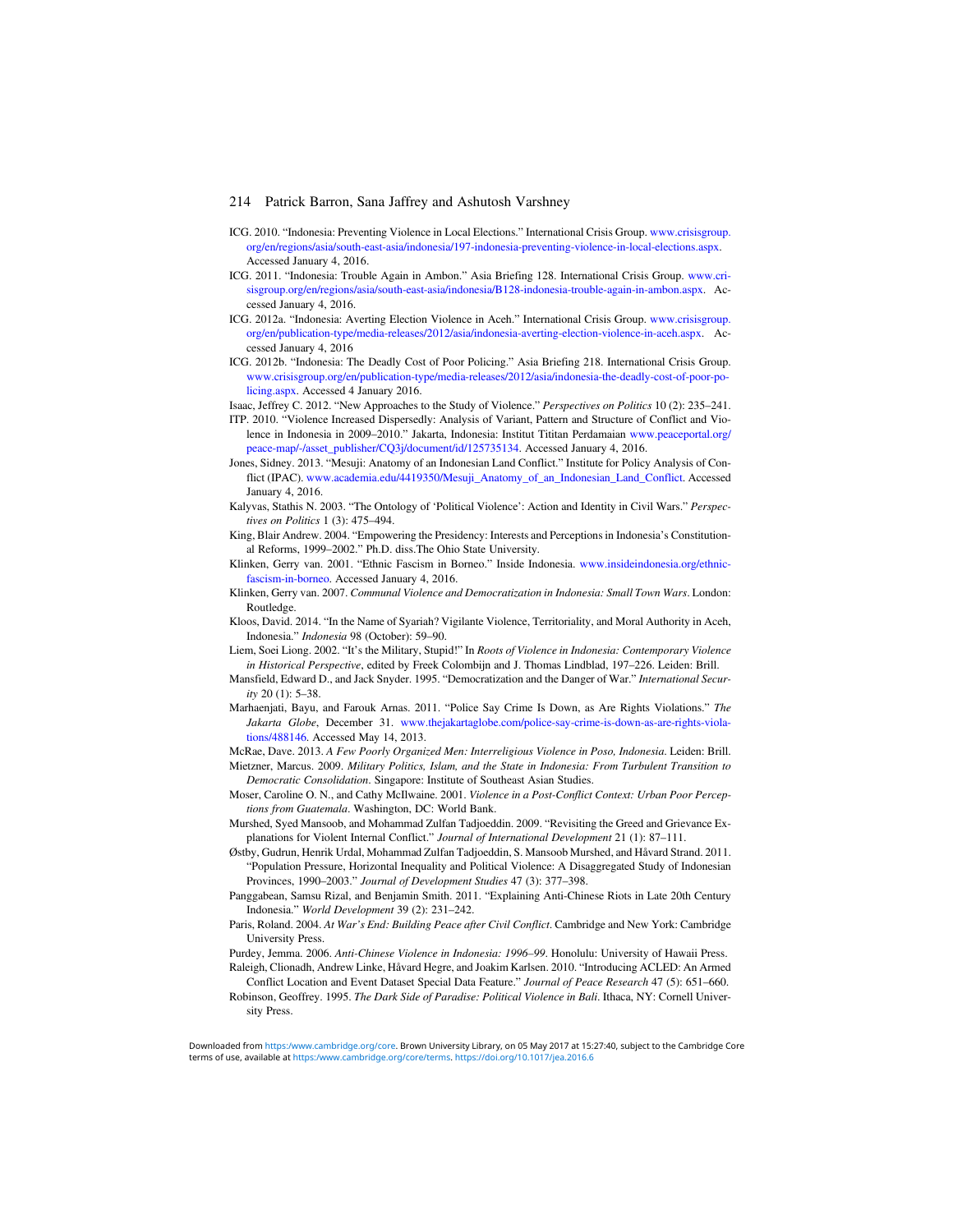Robinson, Geoffrey. 2001. "People's War: Militias in East Timor and Indonesia." South East Asia Research 9 (3): 271–318.

Rodgers, Dennis. 2009. "Slum Wars of the 21st Century: Gangs, Mano Dura and the New Urban Geography of Conflict in Central America." Development and Change 40 (5): 949–976.

- Sidel, John. 2006. Riots, Pogroms, Jihad: Religious Violence in Indonesia. Ithaca, NY: Cornell University Press.
- Siegel, James T. 1998. A New Criminal Type in Jakarta: Counter-Revolution Today. Durham, NC: Duke University Press.
- Snyder, Jack L. 2000. From Voting to Violence: Democratization and Nationalist Conflict. New York: W. W. Norton & Company.
- Tadjoeddin, Mohammad Zulfan. 2004. "Civil Society Engagement and Communal Violence: Reflections of Various Hypotheses in the Context of Indonesia." [http://papers.ssrn.com/sol3/papers.cfm?abstrac](http://papers.ssrn.com/sol3/papers.cfm?abstract_id=767364)[t\\_id=767364.](http://papers.ssrn.com/sol3/papers.cfm?abstract_id=767364) Accessed January 4, 2016.
- Tadjoeddin, Mohammad Zulfan. 2014. Explaining Collective Violence in Contemporary Indonesia: From Conflict to Cooperation. New York: Palgrave Macmillan.
- Tadjoeddin, Mohammad Zulfan, Anis Chowdhury, and Syed Mansoob Murshed. 2012. "Routine Violence in Java, Indonesia: Neo-Malthusian and Social Justice Perspectives." In Climate Change, Human Security and Violent Conflict, edited by Jurgen Scheffran et al., 633–650. Berlin: Springer.
- Tajima, Yuhki. 2014. The Institutional Origins of Communal Violence: Indonesia's Transition from Authoritarian Rule. Cambridge: Cambridge University Press.
- Varshney, Ashutosh. 2002. Ethnic Conflict and Civic Life: Hindus and Muslims in India. New Haven: Yale University Press.
- Varshney, Ashutosh. 2008. "Analyzing Collective Violence in Indonesia: An Overview." Journal of East Asian Studies 8 (3): 341–359.
- Varshney, Ashutosh, Mohammad Zulfan Tadjoeddin, and Rizal Panggabean. 2008. "Creating Datasets in Information-Poor Environments: Patterns of Collective Violence in Indonesia, 1990–2003." Journal of East Asian Studies 8 (3): 361–394.
- Vothknecht, Marc, and Sudarno Sumarto. 2011. "Beyond the Overall Economic Downturn: Evidence on Sector-Specific Effects of Violent Conflict from Indonesia." [http://papers.ssrn.com/sol3/papers.cfm?](http://papers.ssrn.com/sol3/papers.cfm?abstract_id=1769549) [abstract\\_id=1769549.](http://papers.ssrn.com/sol3/papers.cfm?abstract_id=1769549) Accessed January 4, 2016.
- Walter, Barbara F. 2004. "Does Conflict Beget Conflict? Explaining Recurring Civil War." Journal of Peace Research 41 (3): 371–388.
- Weinstein, Jeremy M. 2007. Inside Rebellion: The Politics of Insurgent Violence. Cambridge and New York: Cambridge University Press.
- Welsh, Bridget. 2008. "Local and National: Keroyokan Mobbing in Indonesia." Journal of East Asian Studies 8 (3): 473–504.
- Wilson, Chris. 2008. Ethno-Religious Violence in Indonesia: From Soil to God. London: Routledge.
- Wilson, Chris. 2013. "'Ethnic Outbidding' for Patronage: The 2010 Riots in Tarakan, Indonesia." South East Asia Research 21 (1): 105–129.
- World Bank. 2011. World Development Report 2011: Conflict, Security, and Development. Washington, DC: World Bank.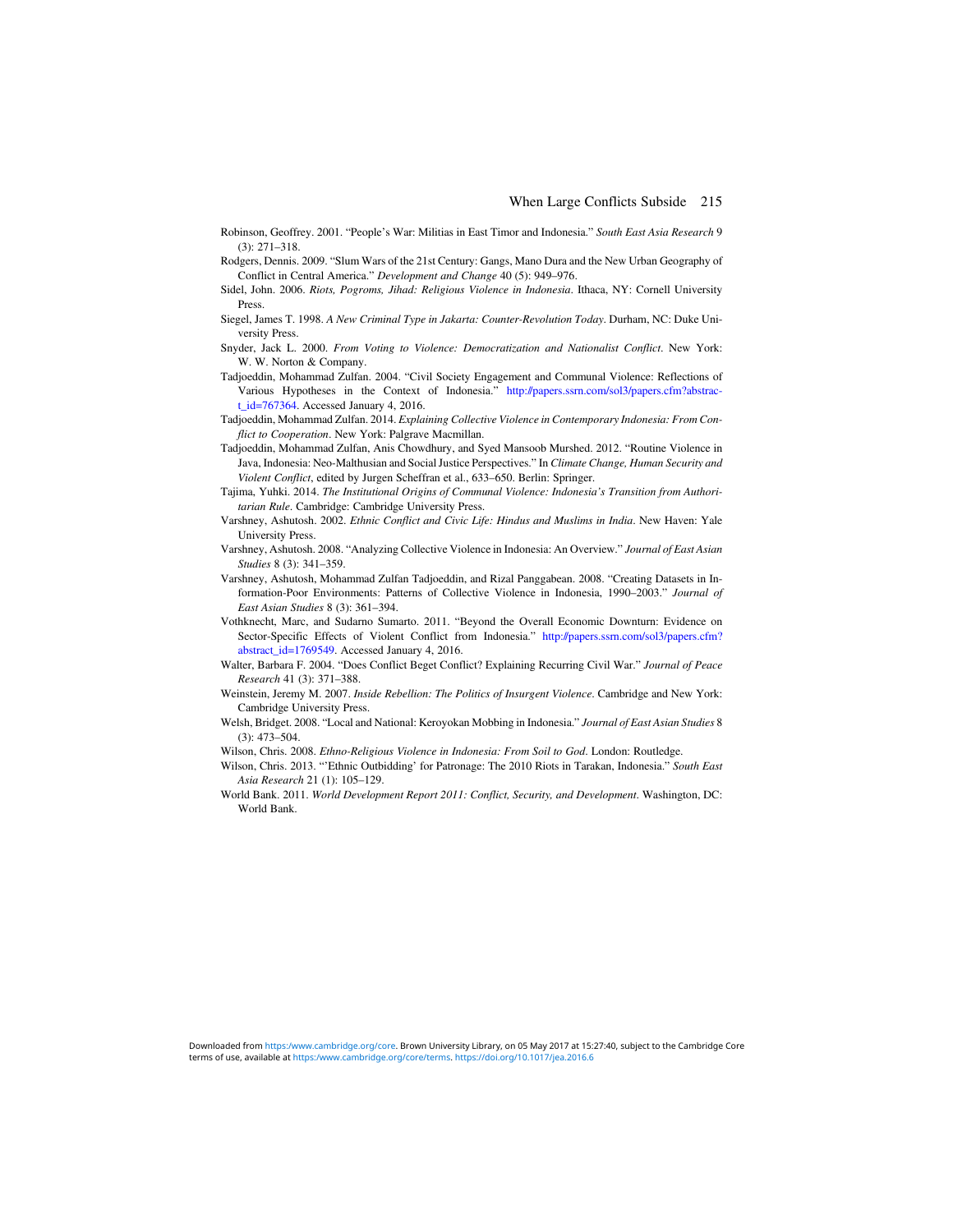|                                 | Province                | Population<br>(million) | Number of local Period of<br>newspapers<br>used | Available<br>Data | Total Inci-<br>Recorded<br>dents | Recorded<br>Deaths<br>Total | Recent history of large-<br>scale violence                            |
|---------------------------------|-------------------------|-------------------------|-------------------------------------------------|-------------------|----------------------------------|-----------------------------|-----------------------------------------------------------------------|
| High conflict Aceh<br>provinces |                         | 4.5                     | $^{\circ}$                                      | 1998-2012         | 16,892                           | 11,217                      | GAM and GoI until 2005<br>Active civil war between                    |
|                                 | Maluku                  | $\ddot{1}$              | $\overline{z}$                                  | 1998-2012         | 4,910                            | 3,348                       | Christian-Muslim commu-<br>nal violence 1999-Feb<br>2002              |
|                                 | North Maluku            |                         | ĩΩ,                                             | 1998-2012         | 1,692                            | 3,404                       | Christian-Muslim commu-<br>nal violence 1999-2000                     |
|                                 | Central Kalimantan      | 2.2                     | $\infty$                                        | 1998-2012         | 5,438                            | 1,771                       | Dayak and Madura com-<br>Ethnic violence between<br>munities in 2001  |
|                                 | West Kalimantan         | 4.4                     | ĩΟ,                                             | 1997-2012         | 15,893                           | 2,141                       | Dayak and Madura com-<br>Ethnic violence between                      |
|                                 | <b>Central Sulawesi</b> | 2.6                     |                                                 | 1998-2012         | 5,847                            | 1,297                       | Christian-Muslim commu-<br>munities in 1997 and<br>then again in 1999 |
|                                 | Papua                   | 2.7                     | 14                                              | 1998-2012         | 11,903                           | 1,468                       | Persistent low-level insur-<br>nal violence 1999-2001                 |
|                                 | West Papua              | $\ddot{c}$ .0           |                                                 | 1998-2012         | 2,856                            | 283                         | Persistent low-level insur-<br>gency since 1963<br>gency since 1963   |
|                                 |                         |                         |                                                 |                   |                                  |                             | Continued.                                                            |

APPENDIX 1 Coverage of the National Violence Monitoring System (NVMS) Indonesia Dataset

APPENDIX 1 Coverage of the National Violence Monitoring System (NVMS) Indonesia Dataset

# 216 Patrick Barron, Sana Jaffrey and Ashutosh Varshney

Downloaded from https:/www.cambridge.org/core. Brown University Library, on 05 May 2017 at 15:27:40, subject to the Cambridge Core<br>terms of use, available at https:/www.cambridge.org/core/terms. https://doi.org/10.1017/jea